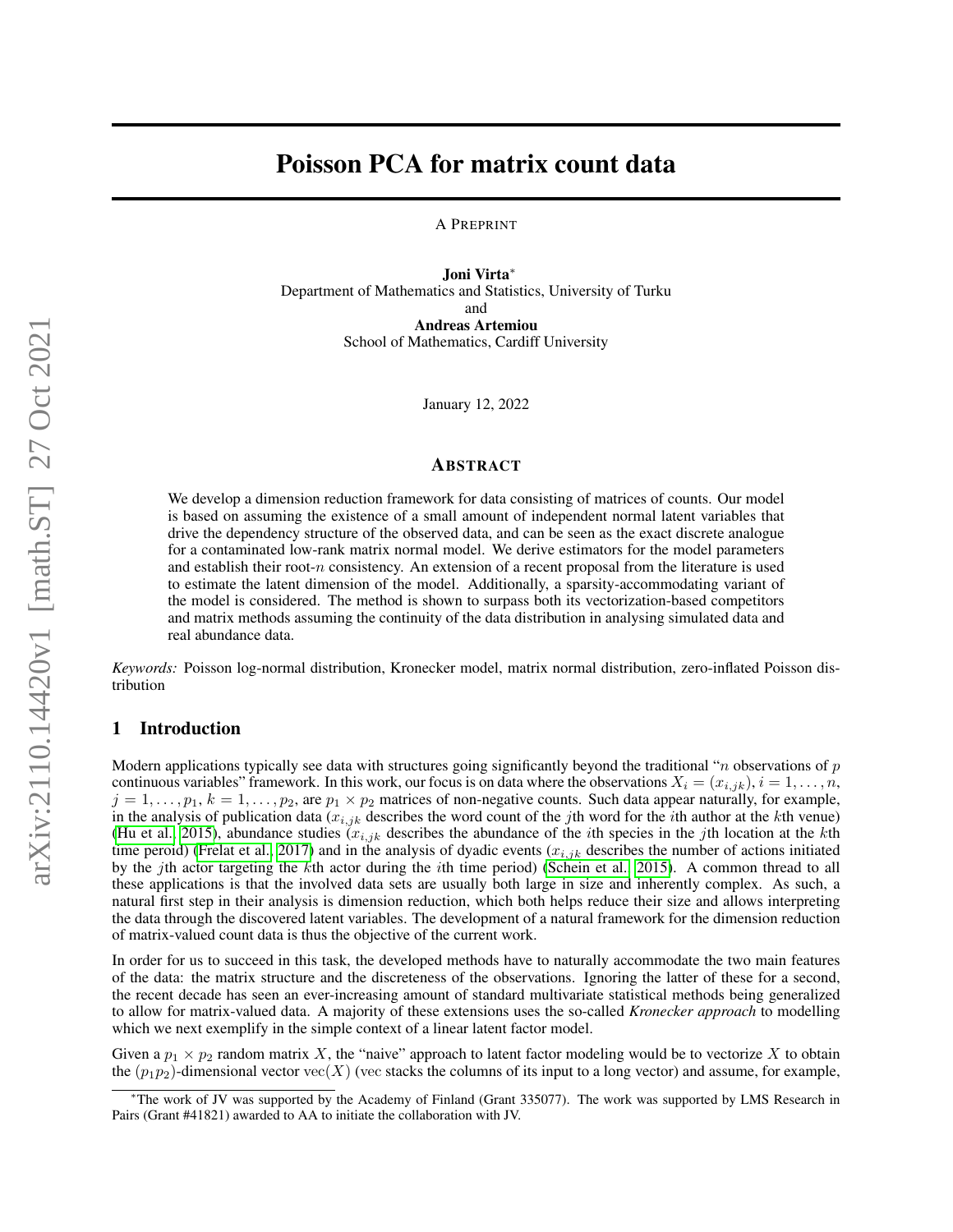that

<span id="page-1-1"></span>
$$
\text{vec}(X) = \mu_0 + U_0 z + \varepsilon_0,\tag{1}
$$

where  $\mu_0 \in \mathbb{R}^{p_1 p_2}$ ,  $U_0 \in \mathbb{R}^{p_1 p_2 \times d}$  are unknown parameters and the d-dimensional random vector z and the  $(p_1 p_2)$ dimensional random vector  $\varepsilon_0$  signify the latent signal and the noise, respectively. Whereas, under the Kronecker approach, we would instead preserve the matrix structure of  $X$  and assume that,

<span id="page-1-0"></span>
$$
X = \mu + U_1 Z U_2' + \varepsilon,\tag{2}
$$

where  $\mu \in \mathbb{R}^{p_1 \times p_2}$ ,  $U_1 \in \mathbb{R}^{p_1 \times d_1}$ ,  $U_2 \in \mathbb{R}^{p_2 \times d_2}$  are unknown parameters and the random  $d_1 \times d_2$  matrix Z and the random  $p_1 \times p_2$  matrix  $\varepsilon$  represent the latent signal and the noise, respectively. To understand the relationship between the two approaches, we apply the vectorization vec to the model [\(2\)](#page-1-0) and use the formula  $\text{vec}(AYB') = (B \otimes A)\text{vec}(Y)$ to reveal that  $d = d_1 d_2$  and that the U-parameters have the connection  $U_0 = (U_2 \otimes U_1)$ . Thus, we see that the matrix model [\(2\)](#page-1-0) is actually a *constrained* version of the vectorized model [\(1\)](#page-1-1) where the loading matrix  $U_0$  is assumed to be a Kronecker product of two smaller matrices,  $U_1$  which determines the dependency structure of the rows of X and  $U_2$ which governs the dependencies within the columns of  $X$ . Besides facilitating the previous natural intepretation, this constraining also works as a form of *regularization* that helps avoid overfitting (see Section [4](#page-7-0) for an example). Indeed, the loading matrices  $U_1, U_2$  in the model [\(2\)](#page-1-0) have a total of  $p_1d_1 + p_2d_2$  parameters whereas the unconstrained  $U_0$  in the vector model has  $p_1p_2d_1d_2$  parameters, a significantly larger amount already for moderately large dimensions.

The Kronecker approach has been used to great success in developing matrix versions of, e.g., principal component analysis (PCA) [\(Zhang and Zhou, 2005;](#page-18-1) [Hung et al., 2012;](#page-17-2) [Ding and Cook, 2014\)](#page-17-3), independent component analysis [\(Virta et al., 2017\)](#page-18-2) and sufficient dimension reduction [\(Li et al., 2010;](#page-17-4) [Ding and Cook, 2015\)](#page-17-5). Consequently, the Kronecker approach will also be our tool of choice. Note that the same idea can also be seen to underlie several tensor decompositions, such as the higher order singular value decomposition (HOSVD) and the Tucker decomposition, see, e.g., [De Lathauwer et al.](#page-17-6) [\(2000\)](#page-17-6); [Kolda and Bader](#page-17-7) [\(2009\)](#page-17-7).

Moving on to the count aspect of our data, the error  $\varepsilon$  in [\(2\)](#page-1-0) is typically Gaussian, implying that the model is not suitable for count data. Moreover, even if the error variable was taken to be discrete, some heavy constraints would need to be placed to the model parameters to guarantee that  $X$  contains only non-negative integers, making the approach rather unnatural. As such, we will instead derive a discrete analogy for [\(2\)](#page-1-0). Such discrete extensions of latent variable models have been intensively studied in the case of vector-valued data and the most popular approach is perhaps that of *exponential family PCA*, where a latent variable model is assumed for the canonical parameter of an exponential family distribution, see, [Collins et al.](#page-17-8) [\(2001\)](#page-17-8); [Li and Tao](#page-17-9) [\(2010\)](#page-17-9); [Landgraf](#page-17-10) [\(2015\)](#page-17-10); [Smallman et al.](#page-18-3) [\(2018,](#page-18-3) [2020\)](#page-18-4). Another major framework for the modelling of count data, and the one on which we base our extension of [\(2\)](#page-1-0), is the Poisson log-normal (PLN) distribution where the data are taken to be conditionally Poisson distributed with the mean parameters following the log-normal distribution. Introduced originally in [Aitchison and Ho](#page-17-11) [\(1989\)](#page-17-11) (but without the dimension reduction context), the PLN model has since been studied from different viewpoints, see Izsák [\(2008\)](#page-17-12); [Hall](#page-17-13) [et al.](#page-17-13) [\(2011\)](#page-17-13); [Chiquet et al.](#page-17-14) [\(2018\)](#page-17-14), in particular from the perspective of variational inference.

In this work, we extend the PLN model to matrix-valued data using the Kronecker approach, the obtained model retaining both the interpretability and the parsimonity of the Gaussian Kronecker model [\(2\)](#page-1-0). We develop natural closed-form estimators for the model parameters using the method of moments, studying also their asymptotic behavior. As far as we are aware, large-sample results for PLN models have been proposed earlier only in [Hall et al.](#page-17-13) [\(2011\)](#page-17-13) (in the vectorial case) and even then in a restrictive context requiring repeated measurements for each observational unit. We also use the parameter estimates to derive an estimator for the latent model dimension, based on the recently proposed idea of predictor augmentation [Luo and Li](#page-18-5) [\(2020\)](#page-18-5). Additionally, we also develop a "zero-inflated" version of the method targeted for sparse count data, encountered commonly in practice, and extending our asymptotic results to this case also. Note that Bayesian models targeting the same type of data (counts of matrices) have been earlier studied in the literature [\(Hu et al., 2015;](#page-17-0) [Liu et al., 2019\)](#page-18-6) but ours appears to be the first frequentist approach.

The manuscript is organized as follows. In Section [2](#page-1-2) we discuss briefly some notation and recall the matrix normal distribution that plays a key role in defining our model. Section [3](#page-2-0) discusses our model along with the estimation of its parameters, the latent variables and the latent dimensions. In Section [4](#page-7-0) we demonstrate the method using both simulated data and an application to matrix-valued abundance data. The sparse data variant of the method is proposed in Section [5](#page-11-0) and we finally close with some discussion in Section [6.](#page-14-0)

## <span id="page-1-2"></span>2 Notation and some preliminaries

Throughout the manuscript, the subscripts 1 and 2 are used to refer to the left-hand and the right-hand sides of the model, respectively, as in [\(2\)](#page-1-0). The  $p_1 \times p_2$  matrix-variate normal distribution with the mean  $\mu \in \mathbb{R}^{p_1 \times p_2}$  and the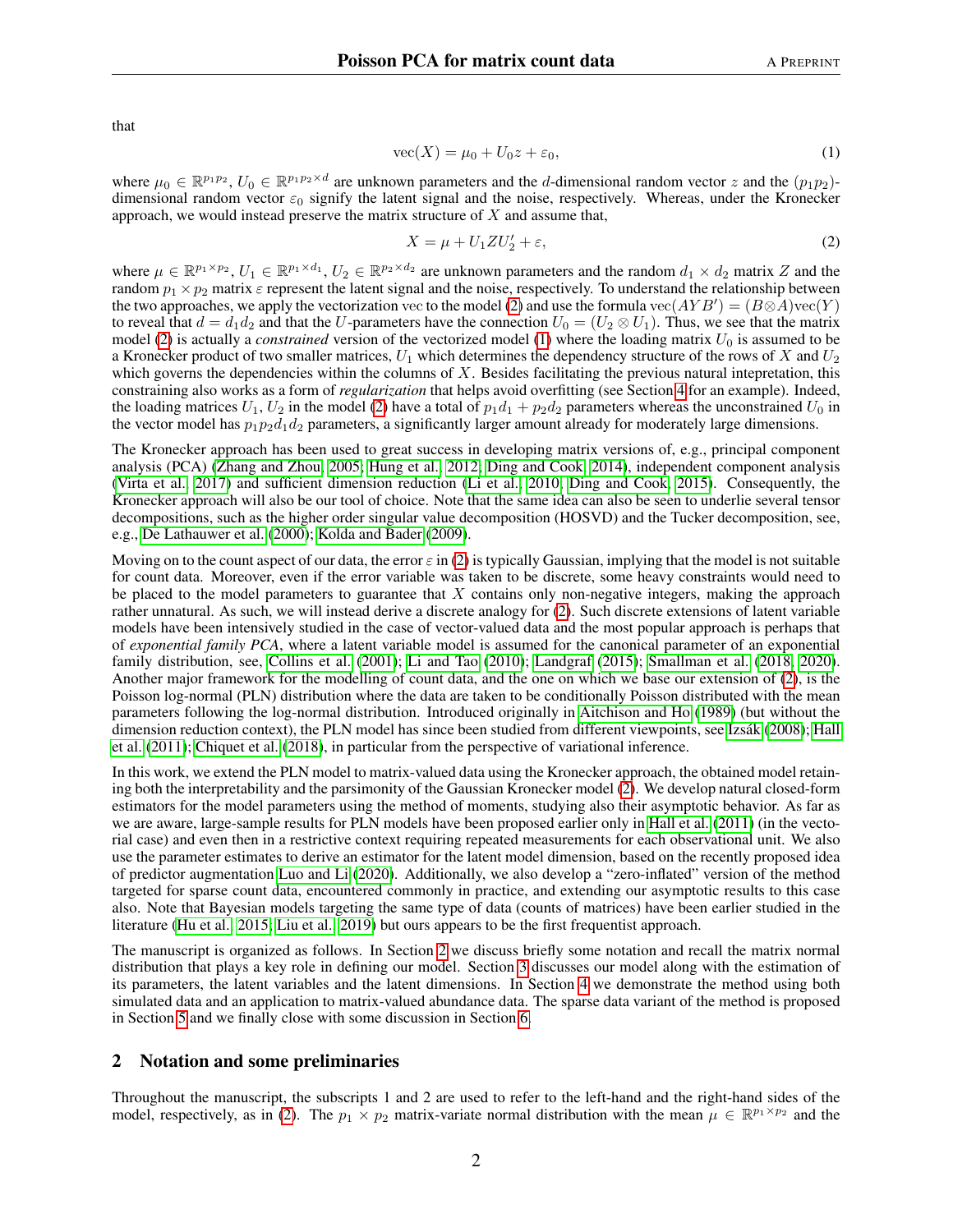invertible left and right covariance matrices  $\Sigma_1 \in \mathbb{R}^{p_1 \times p_1}$ ,  $\Sigma_2 \in \mathbb{R}^{p_2 \times p_2}$  is denoted by  $\mathcal{N}_{p_1 \times p_2}(\mu, \Sigma_1, \Sigma_2)$ . That is, if  $X \sim \mathcal{N}_{p_1 \times p_2}(\mu, \Sigma_1, \Sigma_2)$  then X has the density function  $f_X : \mathbb{R}^{p_1 \times p_2} \to \mathbb{R}$  defined as,

$$
f_X(X) = \frac{1}{(2\pi)^{-p_1 p_2/2} |\Sigma_1|^{p_2/2} |\Sigma_2|^{p_1/2}} \exp \left[ -\frac{1}{2} \text{tr} \left\{ \Sigma_1^{-1} (X - \mu) \Sigma_2^{-1} (X - \mu)' \right\} \right],
$$

see, for example, [Gupta and Nagar](#page-17-15) [\(2018\)](#page-17-15). In a notable special case where the covariance matrices  $\Sigma_1$  and  $\Sigma_2$  are diagonal matrices, the elements of X are mutually independent and the variance of the  $(j, k)$ th element equals the product  $\sigma_{1,jj}\sigma_{2,kk}$  of the corresponding diagonal elements. Note also that the parameters  $\Sigma_1$ ,  $\Sigma_2$  are defined only up to the scaling  $(\Sigma_1, \Sigma_2) \mapsto (t\Sigma_1, t^{-1}\Sigma_2)$  for any  $t > 0$  (we get rid of this non-identifiability in the next section via a suitable reparametrization).

Some of our results are more naturally formulated in terms of the (column) vectorizations of the related matrices. We use the convention that the vectorization of the observed matrix X is denoted using the lower case  $x := \text{vec}(X)$ (and similarly for the latent matrix Z). A property we will repeatedly use without explicit mention is  $\text{vec}(AYB') =$  $(B \otimes A)$ vec $(Y)$ , valid for all matrices  $A, B, Y$  with appropriate dimensions for  $AYB'$  to be a valid matrix.

#### <span id="page-2-0"></span>3 Matrix Poisson PCA

#### <span id="page-2-4"></span>3.1 Low-rank normal and Poisson models

To motivate our proposed model for the dimension reduction of matrix count data, we first briefly review the analogous low-rank model for Gaussian data. Namely, assume that the observed  $p_1 \times p_2$  random matrix X is generated as

<span id="page-2-2"></span><span id="page-2-1"></span>
$$
X = \mu + U_1 Z U_2' + \varepsilon,\tag{3}
$$

where  $\mu \in \mathbb{R}^{p_1 \times p_2}$ ,  $Z \sim \mathcal{N}_{d_1 \times d_2}(0, \tau \Lambda_1, \tau \Lambda_2)$ ,  $\tau > 0$ ,  $\Lambda_1 \in \mathbb{R}^{d_1 \times d_1}$  and  $\Lambda_2 \in \mathbb{R}^{d_2 \times d_2}$  are positive-definite diagonal matrices satisfying  $tr(\Lambda_1) = p_1$  and  $tr(\Lambda_2) = p_2$  for some  $d_1 < p_1, d_2 < p_2$ , the error satisfies  $\varepsilon \sim$  $\mathcal{N}_{p_1\times p_2}(0,\sigma I_{p_1},\sigma I_{p_2})$  for some  $\sigma>0$  and  $I_p$  denotes the  $p\times p$  identity matrix. Furthermore, the random matrices Z and  $\varepsilon$  are assumed to be mutually independent. Alternatively, the same model can be written by requiring that  $Z \sim \mathcal{N}_{d_1 \times d_2}(0, \tau \Lambda_1, \tau \Lambda_2)$  and

$$
X \mid Z \sim \mathcal{N}_{p_1 \times p_2}(\mu + U_1 Z U_2', \sigma I_{p_1}, \sigma I_{p_2})
$$
\n(4)

In practice, the objective underlying this model is, given a sample from the distribution of  $X$ , to estimate the "loading matrices"  $U_1$  and  $U_2$  along with the corresponding latent matrices Z, achieving dimension reduction in the process. Naturally, the latent dimensions  $d_1, d_2$  are usually unknown in practice and have to be estimated as well. As is common in the dimension reduction literature we separate this problem from the estimation of the other parameters and the latent components and assume, for now, that  $d_1, d_2$  are known. Their estimation is then tackled later in Section [3.4.](#page-5-0)

The mean matrix  $\mu$  in [\(3\)](#page-2-1) can be estimated through  $E(X)$  and the covariance parameters are standardly estimated using the higher-order singular value decomposition (HOSVD) [\(De Lathauwer et al., 2000\)](#page-17-6), also known as 2D<sup>2</sup>PCA [\(Zhang](#page-18-1) [and Zhou, 2005\)](#page-18-1), where the matrix  $U_1$  is found through the eigenvectors of the *left covariance matrix*  $Cov_1(X) :=$  $(1/p_2)E[\{X - E(X)\}\{X - E(X)\}]$ . Namely, under model [\(3\)](#page-2-1), we have

$$
Cov_1(X) = \tau^2 U_1 \Lambda_1 U_1' + \sigma^2 I_{p_1},
$$

showing that the leading eigenvectors of  $\text{Cov}_1(X)$  serve as an estimator for  $U_1$  (or, in case of non-simple eigenvalues, for the corresponding subspace). The right-hand side matrix  $U_2$  can be determined similarly by first transposing the observations, after which an estimate for the latent variables is obtained as  $U_1'(X - \mu)U_2 = Z + \varepsilon_0$  where  $\varepsilon_0 \sim \mathcal{N}_{d_1 \times d_2}(0, \sigma I_{d_1}, \sigma I_{d_2})$ . Note that a noisy estimate is indeed the best we can do since the original observations are themselves contaminated with  $\varepsilon$ .

We base our matrix count model on the above ideas, similarly assuming the existence of a matrix of mutually independent normal latent variables  $Z \sim \mathcal{N}_{d_1 \times d_2}(0, \tau \Lambda_1, \tau \Lambda_2)$  where the covariance parameters satisfy the trace constraints  $tr(\Lambda_1) = p_1$  and  $tr(\Lambda_2) = p_2$ . Conditional on Z the observed  $p_1 \times p_2$  matrix X of counts is assumed to satisfy

<span id="page-2-3"></span>
$$
X \mid Z \sim \text{Po}_{p_1 \times p_2} \{ \exp(\mu + U_1 Z U_2') \},\tag{5}
$$

where the parameters  $\mu$ ,  $U_1$ ,  $U_2$  are as in [\(4\)](#page-2-2), the exponential function is applied element-wise and the notation  $Po_{p_1\times p_2}(\tilde{M})$ ,  $M \in \mathbb{R}^{p_1\times p_2}$ , refers to a distribution on  $p_1 \times p_2$  matrices having independent elements and whose  $(j, k)$ th component is Poisson-distributed with the mean  $m_{jk}$ . Comparison to [\(4\)](#page-2-2) now reveals that the proposed model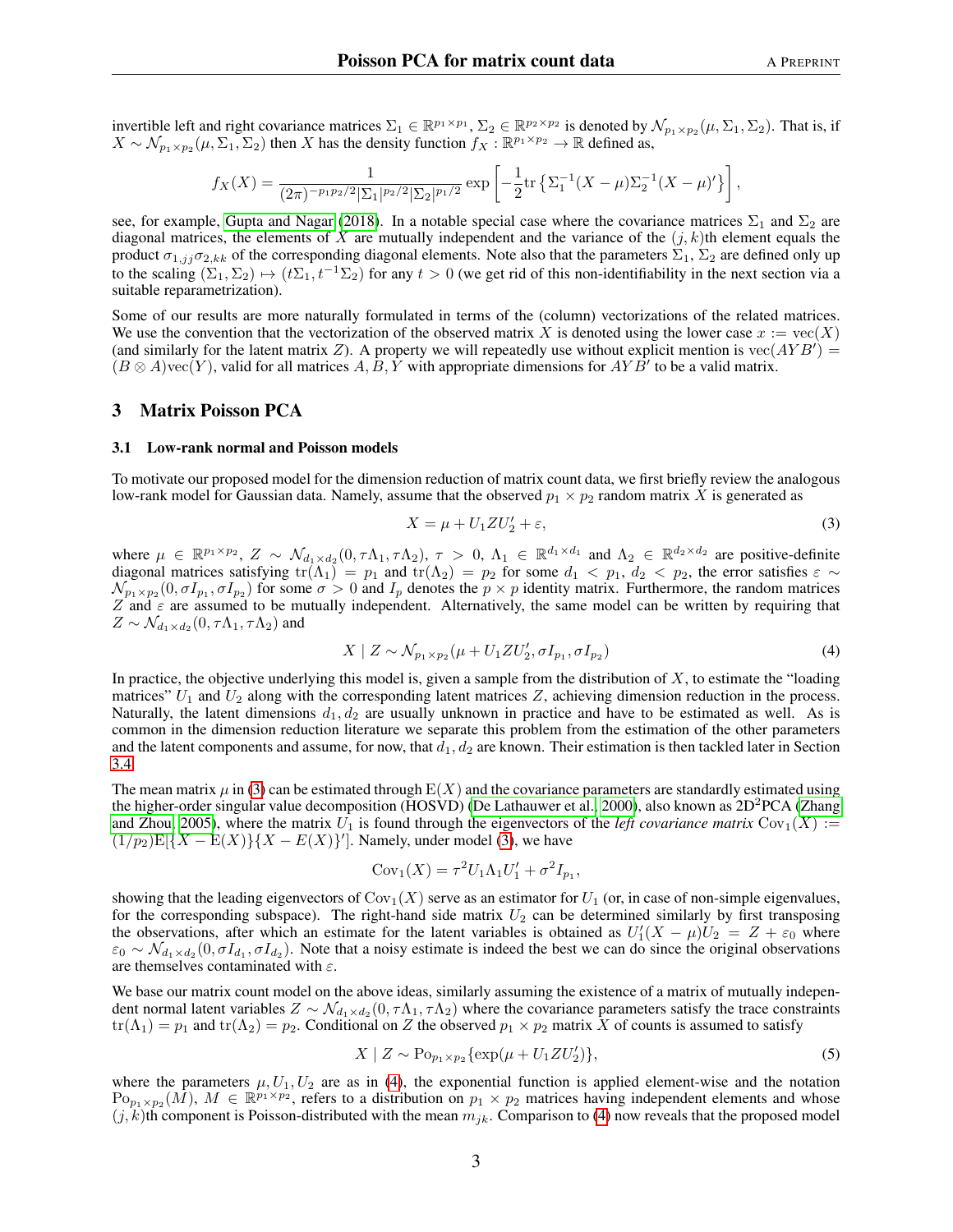[\(5\)](#page-2-3) is indeed a straightforward count analogy of the Gaussian model where the exponential map plays the same role as the inverse link function in log-linear models.

For the remainder of this manuscript, we assume that we have observed a random sample  $X_1, \ldots, X_n$  from the model [\(5\)](#page-2-3). Our objectives are then three-fold: (i) We first derive root-n consistent estimates for the model parameters. Of these, especially of interest are the loading matrices  $U_1, U_2$  which describe how the elements of the observations  $X_i$ depend on the corresponding latent variables in  $Z_i$ . (ii) Given the parameter estimates, we establish estimators for the latent dimensions  $d_1, d_2$ . The estimators are based on a recent idea for using predictor augmentation for rank estimation [\(Luo and Li, 2020\)](#page-18-5). (iii) Finally, given the previous information, we estimate the latent matrices  $Z_i$  themselves. Note that the estimates are again necessarily noisy as error is introduced to the model [\(5\)](#page-2-3) through the Poisson sampling.

In the special case where  $p_2 = 1$  (and our observations are vectors), model [\(5\)](#page-2-3) reduces to a multivariate Poisson log-normal distribution (meaning that the observations are conditionally Poisson-variate with log-normal mean parameters), that was first proposed in [Aitchison and Ho](#page-17-11) [\(1989\)](#page-17-11) for modelling multivariate count data. However, they did not consider the model from the viewpoint of dimension reduction, meaning that our results on the estimation of the latent variables and their dimension are novel also for the case  $p_2 = 1$ .

#### <span id="page-3-3"></span>3.2 Parameter estimation

The model [\(5\)](#page-2-3) has a total of six parameters to estimate,  $\mu$ ,  $U_1$ ,  $U_2$ ,  $\tau^2$ ,  $\Lambda_1$  and  $\Lambda_2$ . The model being fully parametric, a natural approach to their estimation would be maximum likelihood, as was done with the vectorial version of the model in [Aitchison and Ho](#page-17-11) [\(1989\)](#page-17-11); Izsák [\(2008\)](#page-17-12); [Hall et al.](#page-17-13) [\(2011\)](#page-17-13). However, the marginal density of  $X$  in the model involves an integral lacking a closed-form solution which, besides complicating the parameter estimation, would also make studying the asymptotic properties of the estimators very difficult. Hence, we base our subsequent estimators on the method of moments which, conveniently, yields analytical solutions with tractable asymptotic behavior. Note that the vectorial counterparts of the method of moments estimators were considered already in [Aitchison and Ho](#page-17-11) [\(1989\)](#page-17-11); Izsák [\(2008\)](#page-17-12) as initial values for the MLEs.

For  $j, k = 1, \ldots, p_1, j \neq k$ , we define the following quantities

$$
s_{1,jk} := \frac{1}{p_2} \sum_{\ell=1}^{p_2} \log \left\{ \frac{\mathcal{E}(x_{j\ell} x_{k\ell})}{\mathcal{E}(x_{j\ell}) \mathcal{E}(x_{k\ell})} \right\}, \quad s_{1,jj} := \frac{1}{p_2} \sum_{\ell=1}^{p_2} \log \left[ \frac{\mathcal{E}\{x_{j\ell}(x_{j\ell} - 1)\}}{\{\mathcal{E}(x_{j\ell})\}^2} \right],
$$
(6)

along with their "right-hand side" variants, defined for  $j, k = 1, \ldots, p_2, j \neq k$ ,

$$
s_{2,jk} := \frac{1}{p_1} \sum_{\ell=1}^{p_1} \log \left\{ \frac{\mathrm{E}(x_{\ell j} x_{\ell k})}{\mathrm{E}(x_{\ell j}) \mathrm{E}(x_{\ell k})} \right\}, \quad s_{2,jj} := \frac{1}{p_1} \sum_{\ell=1}^{p_1} \log \left[ \frac{\mathrm{E}\{x_{\ell j}(x_{\ell j}-1)\}}{\{\mathrm{E}(x_{\ell j})\}^2} \right].
$$

Let  $S_1$  be the  $p_1 \times p_1$  matrix having the  $s_{1,jk}$  as its elements and analogously for  $S_2$ . Recall also that  $\tau > 0$  denotes the joint scaling parameter of the latent covariance matrices in the model [\(5\)](#page-2-3). Then the following holds.

<span id="page-3-0"></span>Lemma 1. *Under the model* [\(5\)](#page-2-3)*, we have*

<span id="page-3-2"></span>
$$
S_1 = \tau^2 U_1 \Lambda_1 U_1', \quad S_2 = \tau^2 U_2 \Lambda_2 U_2'.
$$

Lemma [1](#page-3-0) shows that  $tr(S_1)/(2p_1) + tr(S_2)/(2p_2) = \tau^2$ , allowing the estimation of  $\tau^2$  through  $S_1$  and  $S_2$ . Consequently, the matrices  $U_1$  and  $\Lambda_1$  can be estimated through the leading  $d_1$  eigenvectors and eigenvalues of  $S_1/\tau^2$ , respectively (implying that  $S_1$  plays the role of the matrix  $Cov_1(X)$  in the Poisson model), and  $U_2, \Lambda_2$  can be obtained similarly from  $S_2$ . This leaves us just with the mean parameter  $\mu$  which, while a nuisance parameter in the Gaussian model [\(3\)](#page-2-1), may in the Poisson model be of independent interest, being part of the latent variables  $\mu + U_1 Z U_2'$ . To estimate it, we use the relationship

<span id="page-3-1"></span>
$$
\mu_{jk} = 2\log E(x_{jk}) - \frac{1}{2}\log E\{x_{jk}(x_{jk} - 1)\}\
$$

following from the proof of Lemma [1.](#page-3-0)

Let us next interpret the matrices  $S_1$  and  $S_2$ . In the special case when  $p_2 = 1$  (making the observation X simply a  $p_1$ -variate vector x), the matrix  $S_1$  has its  $(j, k)$ th off-diagonal element and its  $(j, j)$ th diagonal element equal to

$$
\log\left\{\frac{\mathcal{E}(x_j x_k)}{\mathcal{E}(x_j)\mathcal{E}(x_k)}\right\} \quad \text{and} \quad \log\left[\frac{\mathcal{E}\{x_j(x_j-1)\}}{\{\mathcal{E}(x_j)\}^2}\right] \tag{7}
$$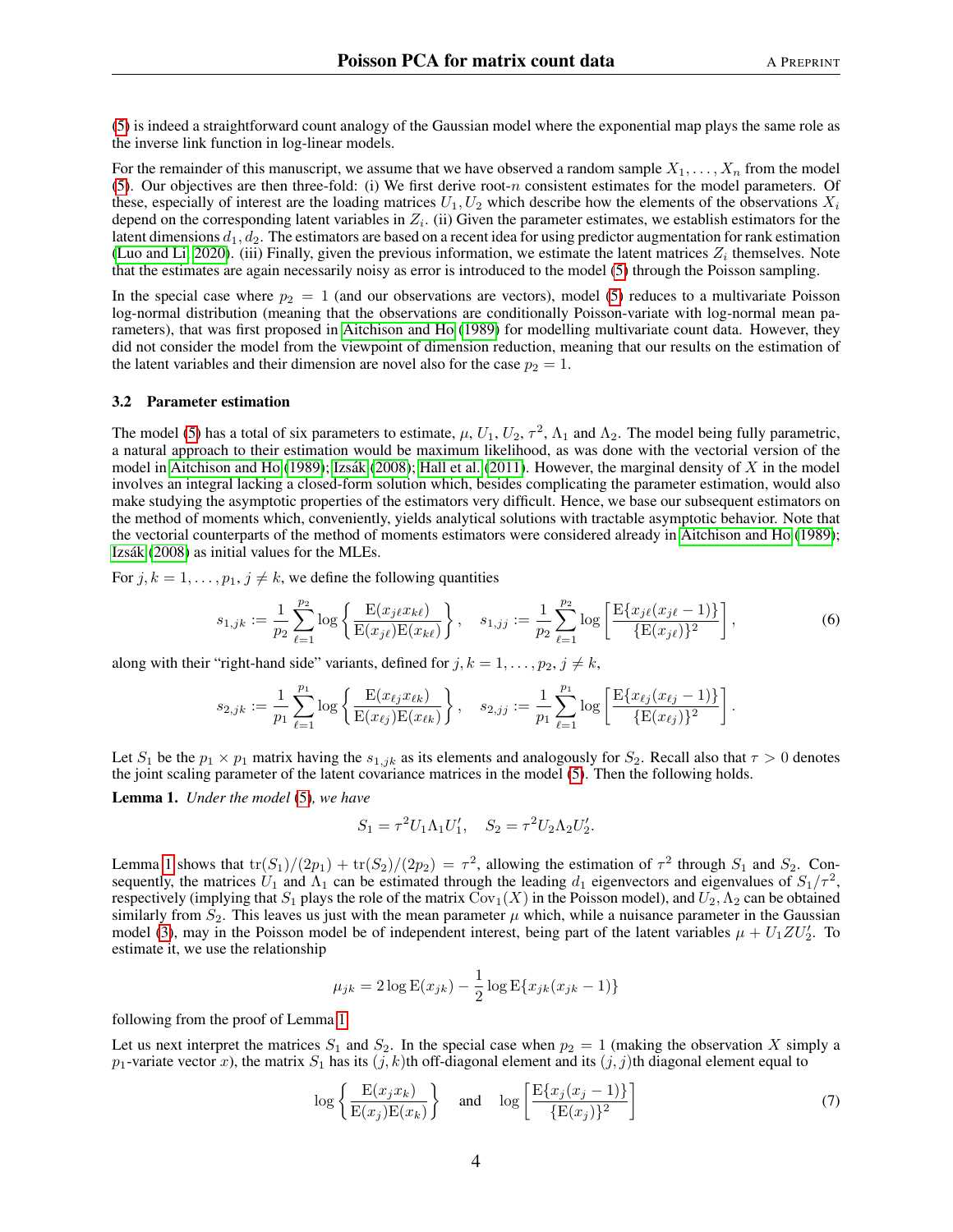respectively, showing that  $S_1$  may be viewed as a count data analogue of the ordinary covariance matrix. That is, instead of additive centering by the mean, we conduct the multiplicative centering  $x_j \mapsto x_j/E(x_j)$  and, instead of raw moments, we use the factorial moments. In the literature on elliptical distributions, a commonly used family of alternatives to the covariance matrix are known as scatter functionals, defined as any *affine equivariant* mappings  $F \mapsto S(F)$  of a p-variate distribution F to the space of positive semi-definite matrices. By affine equivariance, it is meant that, for any invertible matrix  $A \in \mathbb{R}^{p \times p}$  and any  $\vec{b} \in \mathbb{R}^p$ , the scatter functional satisfies  $S(F_{A,\vec{b}}) = AS(F)A'$ where  $F_{A,b}$  is the distribution of the random vector  $Ax + b$  and  $x \sim F$ , see, for example, [Tyler et al.](#page-18-7) [\(2009\)](#page-18-7) for examples and references on scatter functionals in the context of dimension reduction.

Now, being also an alternative of sorts to the covariance matrix, it is of interest to see whether the current matrix  $S_1$  possesses any similar properties. For a random *p*-variate count vector x, it is seen from [\(7\)](#page-3-1) that the matrix  $S_1$  is invariant under the transformations  $x \mapsto Dx$  where  $D \in \mathbb{R}^{p \times p}$  is an arbitrary diagonal matrix with positive diagonal elements. Hence, we observe that  $S_1$  does not actually measure the "scatter", or scale, of x but rather some higher order property ("shape"). Inspection also reveals that if the jth and  $k$ th element of  $x$  are independent, the corresponding off-diagonal element of  $S_1$  vanishes, which is known in the context of scatter functionals as the (element-wise) independence property [\(Nordhausen and Tyler, 2015\)](#page-18-8). Take now the elements of  $x$  to be i.i.d. from various standard count data distributions: If  $x_1 \sim Po(\lambda)$ , we have  $s_{1,11} = 0$  (and, consequently,  $S_1 = 0$ ), showing that Poissondistribution is viewed as being pure noise by the matrix  $S_1$  (this observation will be used in Section [3.4](#page-5-0) to estimate the latent dimension d). If  $x_1 \sim \text{NegBin}(r, p)$  (the negative binomial with success probability p and stopping after the rth failure), then  $s_{1,11} = \log(1 + 1/r)$ . If  $x \sim \text{Bin}(n, p)$ , we get  $s_{1,11} = \log(1 - 1/n)$ , showing, in particular, that  $S_1$  is not necessarily positive semi-definite. A common thread behind the previous cases is that in all three the value of  $S_1$  is independent of a subset of the involved parameters (taken to the extreme with the Poisson-distribution). Additionally, the signs of the diagonal elements of  $S_1$  correspond in each case with the presence of overdispersion in the distributions (negative/positive sign being linked with underdispersion/overdispersion). Hence, instead of being a measure of scale, it seems more fitting to view the matrix  $S_1$  as measuring the amount of overdispersion in the data (this analogy is not perfect, as, e.g., for the negative binomial distribution the severity of the overdispersion depends on the parameter p, to which  $S_1$  is invariant).

With the interpretation out of the way, we next turn to the asymptotic properties of the parameter estimates under the model [\(5\)](#page-2-3). For simplicity, we state the results for the aggregate parameters  $S_1$  and  $S_2$ , after which consistent estimates for, e.g.,  $U_1, \Lambda_1$  are obtained from the eigendecomposition of  $S_1$ , the consistency of the former requiring that the diagonal elements of  $\Lambda_1$  are distinct. Regardless of the multiplicities of the signal eigenvalues in  $\Lambda_1$  and  $\Lambda_2$ , the projection matrices  $U_1U_1'$  and  $U_2U_2'$  to the latent subspaces are in any case unique and consistently estimable through the corresponding sample versions, see, e.g., [Tyler](#page-18-9) [\(1981\)](#page-18-9); [Eaton and Tyler](#page-17-16) [\(1991\)](#page-17-16) for large-sample properties of eigenvectors and eigenvalues. Given a random sample  $X_1, \ldots, X_n$  from the model [\(5\)](#page-2-3), let in the following  $S_{n1}$ denote the sample version of the matrix  $S_1$  (that is, with elements as in [\(6\)](#page-3-2) but with the expected values replaced by sample means) and define  $S_{n2}$  analogously. Finally, define  $t_n^2 := \frac{\text{tr}(S_{n1})}{2p_1} + \frac{\text{tr}(S_{n2})}{2p_2}$  and let the elements of the  $p_1 \times p_2$  matrix  $M_n$  be  $m_{n,jk} := 2 \log\{(1/n) \sum_{i=1}^n x_{i,jk}\} - (1/2) \log\{(1/n) \sum_{i=1}^n x_{i,jk}(x_{i,jk} - 1)\}$ . Then, the previous constitute root- $n$  consistent estimators of the model parameters.

<span id="page-4-0"></span>Theorem 1. *Under the model* [\(5\)](#page-2-3)*, each of the deviations,*

$$
S_{n1} - S_1
$$
,  $S_{n2} - S_2$ ,  $t_n^2 - \tau^2$  and  $M_n - \mu$ ,

*is of the order*  $\mathcal{O}_p(1/\sqrt{n})$  *as*  $n \to \infty$ *.* 

Theorem [1](#page-4-0) is an understatement in the sense that, besides the convergence rate, its proof would also allow establishing the exact limiting normal distributions of each of the estimators, with closed-form solutions for the corresponding asymptotic covariance matrices. However, we have refrained from presenting them here for two reasons. First, the limiting covariance matrices play no role in any of the subsequent developments, nor would they allow comparison to any competing methods as we are unaware of any equivalent results for the existing count data dimension reduction methods in the literature. Second, the asymptotic covariance matrices of the estimators are algebraically very complicated and lacking of any clear, intuitive form. To exemplify the latter point, in Appendix [A](#page-15-0) we have derived the asymptotic variance of  $S_{n1}$  in the simple special case with  $p_1 = p_2 = 1$ . The previous considerations aside, the result of Theorem [1](#page-4-0) is, with or without exact limiting distributions, essential to our development in that it allows the estimation of the latent variables,  $Z_1, \ldots, Z_n$ , described next.

#### <span id="page-4-1"></span>3.3 Latent component estimation

For convenience, the results of this section are formulated in terms of the column vectorizations x and z of the matrices X and Z. Additionally, we denote  $m := \text{vec}(\mu)$ ,  $\Lambda := \Lambda_2 \otimes \Lambda_1$ ,  $U := U_2 \otimes U_1$ ,  $p := p_1 p_2$  and  $d := d_1 d_2$ . Recall from Section [3.1](#page-2-4) that in the matrix normal model [\(4\)](#page-2-2), a natural estimator for the latent variables, or principal components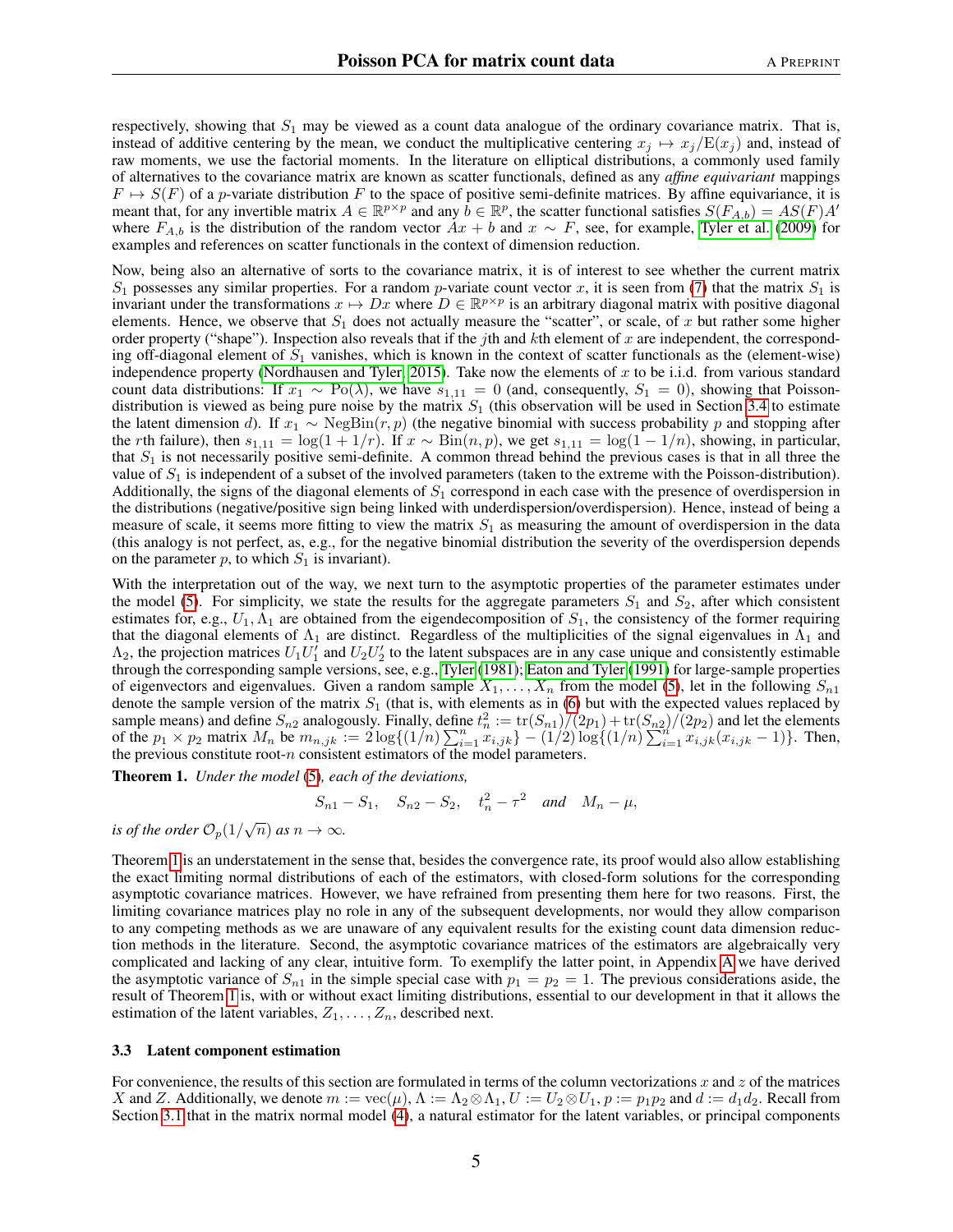(PCs), z is obtained straightforwardly as  $U'(x - \text{vec}(\mu))$ . The simple, linear form of the estimator can be seen to follow from the fact that the observed and the latent matrices belong to the same distributional family, a property that does not hold for the Poisson model [\(5\)](#page-2-3). However, we can still draw an analogy with the normal model by observing that the linear estimate  $U^{t}$   $\{x - m\}$  admits a characterization as the mode of the conditional distribution of the scaled latent components  $(I_d + \sigma^2 \tau^{-2} \Lambda^{-1})z$  given the observation x.

<span id="page-5-1"></span>Lemma 2. *Under the normal model* [\(4\)](#page-2-2)*, we have*

$$
(I_d + \sigma^2 \tau^{-2} \Lambda^{-1}) z \mid x \sim \mathcal{N}_d \{ U'(x-m), \sigma^2 (I_d + \sigma^2 \tau^{-2} \Lambda^{-1}) \}.
$$

Guided by Lemma [2,](#page-5-1) we estimate the principal components  $z$  in the Poisson model [\(5\)](#page-2-3) analogously as the mode of the conditional distribution of z given x (we do not incorporate the scaling matrix  $I_d + \sigma^2 \tau^{-2} \Lambda^{-1}$  as  $\sigma^2$  has no analogue in the Poisson model and, besides, scale is often anyway seen as a nuisance in dimension reduction). Unlike in the normal model, the resulting conditional distribution does not belong to any standard distributional family, but its mode can still be estimated efficiently through numerical maximization of a concave objective function, as shown in the next lemma. Similar approaches have been used earlier for count data in [Li and Tao](#page-17-9) [\(2010\)](#page-17-9); [Kenney et al.](#page-17-17) [\(2019\)](#page-17-17). In the sequel, we denote by  $\ell(z|x) := \log f_{z|x}(z|x)$  the logarithmic density function of the conditional distribution.

<span id="page-5-2"></span>**Theorem 2.** *The logarithmic conditional density*  $\ell(z|x)$  *satisfies the following.* 

*i) For a constant* C *not depending on* z*,*

$$
\ell(z|x) = C + x'Uz - 1'\exp(m + Uz) - \frac{1}{2\tau^2}z'\Lambda^{-1}z,
$$

where  $1 \in \mathbb{R}^p$  is a vector of ones and the exponential function is applied element-wise.

*ii*) For all  $x \in \mathbb{R}^p$ , the function  $z \mapsto \ell(z|x)$  is strictly concave and admits a unique maximum in  $\mathbb{R}^d$ .

Denote the gradient and the Hessian matrix of the map  $z \mapsto \ell(z|x)$  as  $g(z|x)$  and  $H(z|x)$ , respectively, the exact forms of which are given in the proof of Lemma [2](#page-5-2) in Appendix [B.](#page-15-1) Furthermore, given the estimates of the model parameters from Section [3.2,](#page-3-3) denote by  $\ell_n(z|x)$ ,  $g_n(z|x)$  and  $H_n(z|x)$  the logarithmic conditional density, gradient and Hessian, respectively, with the parameter estimates plugged in. The d-variate latent vector  $z_i$  corresponding to a vectorized observation  $x_i$  can now be estimated as the unique maximizer of  $z \mapsto \ell_n(z|x_i)$  using the standard Newton-Raphson method, Lemma [2](#page-5-2) guaranteeing its convergence. Recall finally that the model [\(5\)](#page-2-3) assumes the principal components to have zero mean. Hence, as the final step in their estimation, we still center the estimated sample PCs  $z_1, \ldots, z_n \in \mathbb{R}^d$ .

We end the section with a collection of remarks. Interestingly, Theorem [2](#page-5-2) reveals that the estimate of the latent variables  $z_i$  depends on the observed data  $x_i$  only through the projection  $U'_n x_i$  where  $U_n := U_{n2} \otimes U_{n1}$  and the  $p_1 \times d_1$  matrix  $U_{n1}$  contains any first  $d_1$  eigenvectors of  $S_{n1}$  as its columns (and similarly for  $U_{n2}$ ). This is somewhat surprising as, based on the formulation of the model [\(5\)](#page-2-3), one would expect the matrix  $U_n$  to act linearly only with Z, and not with  $X$  (to which it has a non-linear functional dependency). Finally, while we viewed the Gaussian estimate  $U^{t}(x - \text{vec}(\mu))$  above as the mode of the conditional normal distribution in Lemma [2,](#page-5-1) it is, naturally, also the mean of the same distribution. Thus, an alternative strategy in the Poisson model would be to base the estimates of the latent components on the conditional means of the random vector  $z$  given the observations  $x_i$ . However, while equally valid (and heuristic) as the taken viewpoint, relying on the mean would lead to an intractable integral requiring numerical approximation, leading us to favor the mode approach with its concave optimization problem.

#### <span id="page-5-0"></span>3.4 Dimension estimation

We next develop an estimator for the latent dimension  $d_1$  using the recently proposed idea of predictor augmentation [\(Luo and Li, 2020\)](#page-18-5). By the symmetry of the model [\(5\)](#page-2-3), an estimator for  $d_2$  is obtained exactly analogously after the transposition of the observations.

In predictor augmentation, artificially generated noise is concatenated to the observations in order to reveal the cut-off point from positive values to zero in the spectrum of the matrix of interest. More precisely, given a random sample  $X_1, \ldots, X_n$  from the model [\(5\)](#page-2-3), fix a positive integer  $r_1 \in \mathbb{N}^+$  and let  $X_1^*, \ldots, X_n^*$  be the augmented sample where  $X_i^* = (X_i', R_i')'$  and the elements of the  $r_1 \times p_2$  matrices  $R_i$  are sampled i.i.d. from the Poisson distribution with unit mean,  $i = 1, \ldots, n$ . Letting  $S_{n1}^*$  denote the equivalent of the matrix  $S_{n1}$  but computed from the augmented sample, techniques similar to the ones used in Lemma [1](#page-3-0) and Theorem [1](#page-4-0) show that

<span id="page-5-3"></span>
$$
S_{n1}^* = \begin{pmatrix} \tau^2 U_1 \Lambda_1 U_1' & 0 \\ 0 & 0 \end{pmatrix} + \mathcal{O}_p(1/\sqrt{n}). \tag{8}
$$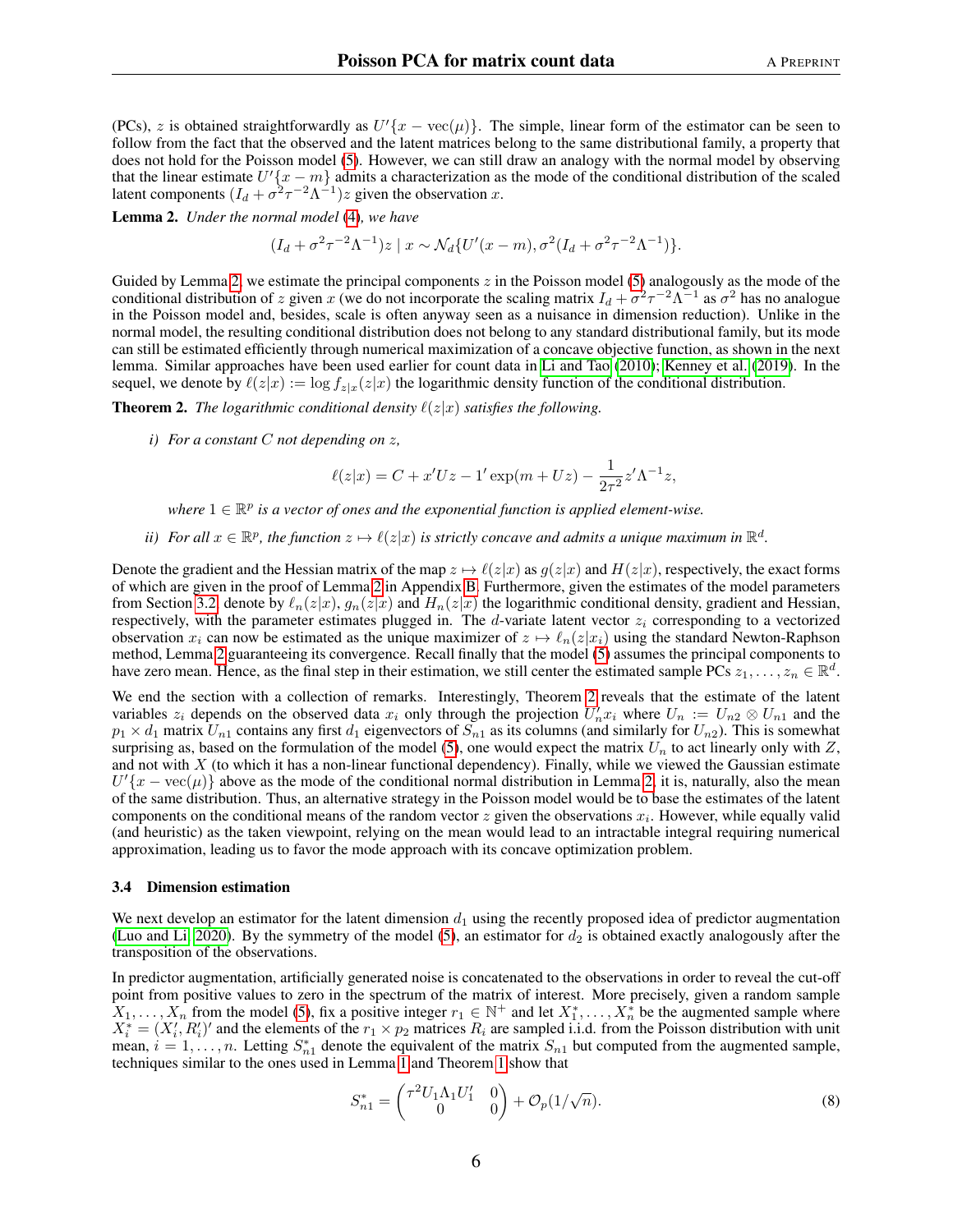

<span id="page-6-1"></span>Figure 1: Plot of the map  $k \mapsto \phi_{n1}(k)$  for the abundance data set. The minimum value is achieved at  $k = 3$ .

Let now the  $r_1$ -dimensional vectors  $\beta_{n11}, \dots, \beta_{n1(p_1+r_1)}$  contain the final  $r_1$  elements of any set of orthogonal eigenvectors of  $S_{n1}^*$  (that is,  $\beta_{n11}$  contains the last  $r_1$  entries of an eigenvector corresponding to the first eigenvalue of  $S_{n1}^*$ etc.) Now, for  $k \leq d_1$ , we expect the norms  $\|\beta_{n1k}\|$  to be close to zero as the corresponding eigenspaces are, in the limit  $n \to \infty$ , concentrated fully on the subspace spanned by the  $d_1$  columns of the  $(p_1 + r_1) \times d_1$  matrix  $(U'_1, 0)'$ . On the other hand, for  $k > d_1$ , there is no reason for  $\|\beta_{n1k}\|$  to be small as the final  $p_1 + r_1 - d_1$  eigenvalues of the limiting matrix in [\(8\)](#page-5-3) are all equal to zero and, hence, the corresponding eigenvectors should not favor any direction (in the null space). For a rigorous presentation of this concept, along with more details on the full procedure, see [Luo](#page-18-5) [and Li](#page-18-5) [\(2020\)](#page-18-5). In predictor augmentation, this information provided by the eigenvectors is further supplemented by the eigenvalues  $\lambda_{n11} \geq \cdots \geq \lambda_{n1(p_1+r_1)}$  of the matrix  $S_{n1}^*$  to define the objective function  $\phi_{n1}: \{0, \ldots, p_1\} \to \mathbb{R}$ 

$$
\phi_{n1}(k) = \sum_{j=0}^{k} ||\beta_{n1j}||^2 + \frac{\lambda_{n1(k+1)}}{1 + \sum_{j=1}^{k+1} \lambda_{n1j}},\tag{9}
$$

where we define  $\|\beta_{n10}\|$  to be equal to zero. Note that the second term of [\(9\)](#page-6-0) corresponds essentially to a scaled version of the scree plot used commonly in PCA. By the earlier discussion, we expect the first term of  $\phi_{n1}(k)$  to be small for  $k \leq d_1$ , whereas, the second term takes (for large enough n) small values for  $k \geq d_1$  (i.e., at the indices corresponding to the zero limit eigenvalues). Consequently, we take as our estimate of  $d_1$  the value k at which  $\phi_{n1}$  is minimized,

<span id="page-6-0"></span>
$$
d_{n1} := \mathrm{argmin}_{k \in \{0, ..., p\}} \phi_{n1}(k).
$$

To increase the stability of the estimate for small  $n$ , [Luo and Li](#page-18-5) [\(2020\)](#page-18-5) further advocated independently carrying out the augmentation procedure  $s_1$  times and replacing  $\|\beta_{n1j}\|^2$  in [\(9\)](#page-6-0) with its mean over the  $s_1$  replicates. Similarly, we also replace the eigenvalues  $\lambda_{n1j}$  with their means over the replicates (although this was not done in [Luo and Li](#page-18-5) [\(2020\)](#page-18-5)). The procedure has two tuning parameters,  $r_1$  and  $s_1$ , the latter of which directly reduces variation in the results and, hence, we suggest to use large values for it in practice. Suggestions on choosing the value of  $r_1$  are formulated later in Section [4.](#page-7-0)

Our simulation results in Section [4](#page-7-0) suggest that  $d_{n_1}$  could be a consistent estimator of  $d_1$  as  $n \to \infty$ , but proving this turned out to be less than straightforward. Namely, [Luo and Li](#page-18-5) [\(2020\)](#page-18-5) give sufficient conditions under which estimators such as  $d_{n1}$  are consistent for the true dimension. Our scenario is easily checked to satisfy these assumptions apart from one, i.e., the requirement (12) in [Luo and Li](#page-18-5) [\(2020\)](#page-18-5) that the sequence of augmented matrices  $S_{n_1}^*$  is in a specific sense one, i.e., the requirement (12) in Luo and Li (2020) that the sequence of augmented matrices  $S_{n_1}$  is in a specific sense<br>contiguous to Lebesgue measure. Now, a standard way of showing this would be to establish that where  $S_1^*$  is the limit of  $S_{n1}^*$ , converges in total variation to a non-singular normal distribution. However, by the classical result of Prohorov, see, e.g., Theorem 2.2 in [Bally and Caramellino](#page-17-18) [\(2016\)](#page-17-18), the convergence in total variation happens in the central limit theorem if and only if the corresponding sample estimators have non-trivial absolutely continuous components. Naturally, this is not the case with our count data model, implying that alternative strategies must be sought and, hence, we leave this question for future study.

We next illustrate the dimension determination procedure in a simple special case of the model [\(5\)](#page-2-3) with  $p_2 = 1$ , meaning that the observations can be treated as  $p_1$ -dimensional vectors and it is sufficient to consider dimension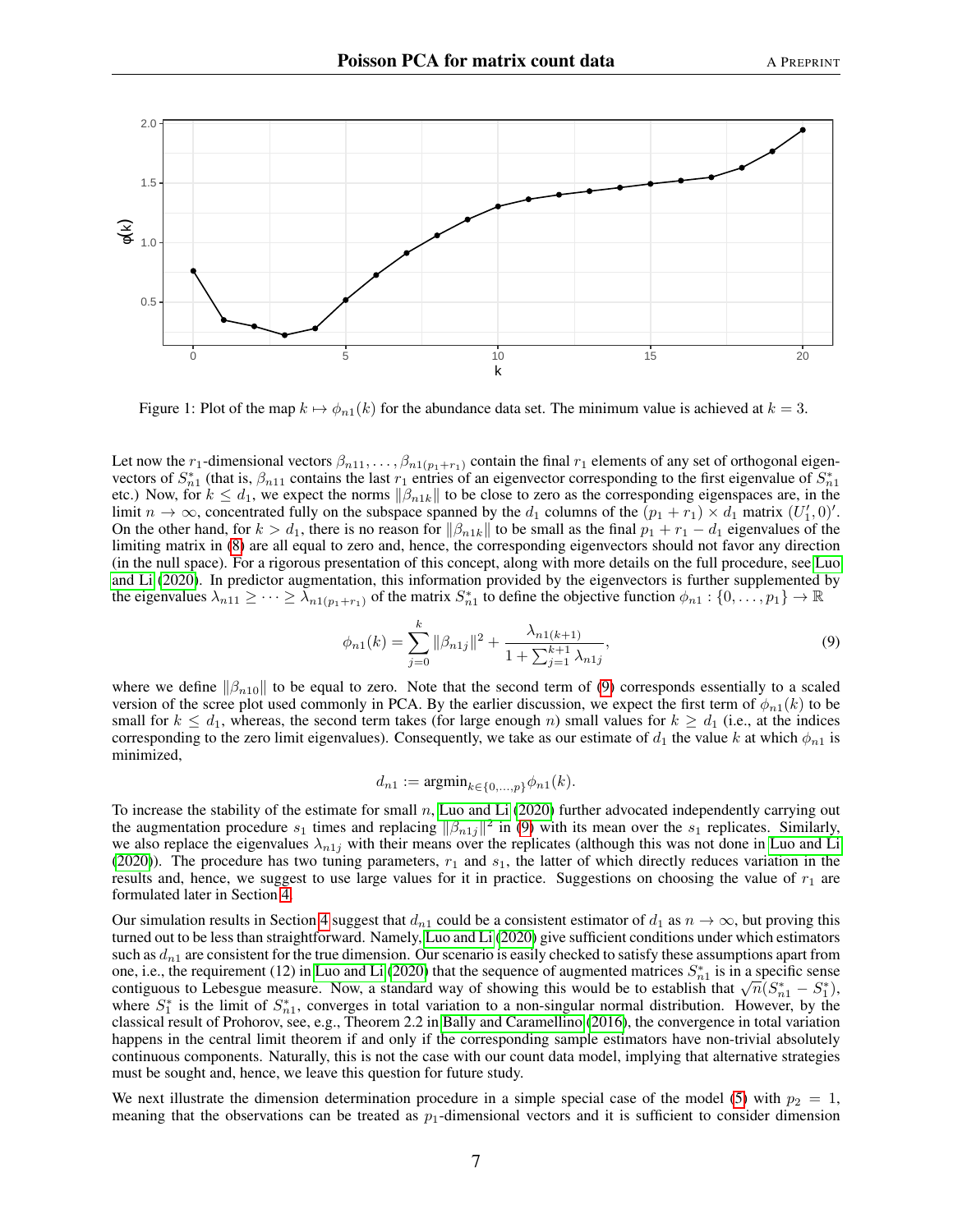estimation for the left-hand side of the model only (recall that our results are novel also in this special case). This, and all the examples to follow, were implemented in the language R [\(R Core Team, 2020\)](#page-18-10). The data set microbialdata in the R-package gllvm [\(Niku et al., 2020\)](#page-18-11) consists of the abundances of 985 bacteria species measured at  $n = 56$ soil sample sites located either in Austria, Finland or Norway. For the purposes of this demonstration, we limit our attention to the subset of the  $p_1 = 20$  most abundant species, defined as the ones having the least proportions of zero counts over all 56 sites. We now apply the proposed dimension determination procedure to this subset of the data with the choices  $r_1 = \lfloor p_1/5 \rfloor = 4$  and  $s_1 = 100$ . The value of  $r_1$  was chosen for its good success in the simulation results of [Luo and Li](#page-18-5) [\(2020\)](#page-18-5) and for  $s_1$  we chose a large enough value to increase the stability of the estimate in the presence of the rather low sample size. The resulting function  $\phi_{1n}$  is plotted in Figure [1](#page-6-1) and leads to the estimate  $d_{n1} = 3$ . To assess whether the corresponding latent variables are meaningful, we estimate the model parameters, followed by the values of the first three latent variables for each of the  $n = 56$  sites using the method of Section [3.3.](#page-4-1) For ease of presentation, we limit ourselves to the first two latent variables whose scatter plot is presented in Figure [2](#page-8-0) (the colored plot markers), overlaid with the loadings of the first two latent variables, i.e., the first two columns of  $U_{n1}$  (the numbers connected with dashed lines to the origin). The numbering of the  $p_1 = 20$  species corresponds to their indexing in a specific taxonomy. The sites of the three regions appear to be rather well-separated in the first two latent variables and, to verify this finding, we fit a generalized linear Poisson latent variable model [\(Niku et al., 2017\)](#page-18-12) between the abundances and the region variable using the function gllvm in the R-package gllvm. Based on the coefficients estimates of the model, the sites in Austria are the most (the least) associated with the bacteria species 8, 4 (52, 184), the sites in Finland are the most (the least) associated with the species 7, 1 (4, 13) and the sites in Norway are the most (the least) associated with the species 64, 1242 (8, 70). Comparison of the previous with Figure [2](#page-8-0) now reveals that the same pattern is indeed rather accurately reflected in the positioning of the loadings and the sites in our "biplot", showing that the latent variables managed to capture essential biological information. Further illustration of the methodology in the general case  $p_2 > 1$  are given in Section [4.](#page-7-0)

## <span id="page-7-0"></span>4 Examples

#### 4.1 Dimension estimation in a simulation

We next study the performance of the augmentation procedure in estimating the latent dimension. Simulations exploring the efficiency of our parameter estimators will be conducted later in Section [5](#page-11-0) once we have defined the zero-inflated version of the model. We take as our competitor the same augmentation estimator but applied to the Gaussian model [\(3\)](#page-2-1). This is essentially achieved by replacing the matrix  $S_1$  in the augmentation procedure with  $Cov<sub>1</sub>(X)$ , see Section [3.1,](#page-2-4) and similarly for  $S<sub>2</sub>$ . This estimator, which can be seen as a "naive" data type-ignoring approach to matrix-valued count data has been recently studied in the context of image data in Radojičić et al.  $(2021)$ , see their work for more details.

We use two different sample sizes,  $n = 100, 500$ , and two different observed dimensions, either  $(p_1, p_2) = (10, 5)$ ("Low dimension") or  $(p_1, p_2) = (50, 25)$  ("High dimension"). Two different models for the covariance parameters are considered: In Model 1, the first dimension is of rank one,  $S_1 = \tau^2 U_1 \Lambda_1 U_1' = 1_{p_1} 1'_{p_1}$  ( $1_{p_1}$  is the  $p_1$ -dimensional vector with all elements equal to one), and the second dimension is of rank five,  $S_2 = \tau^2 U_2 \Lambda_2 U_2' = W E_5 W$ , where W is a uniformly random  $p_2 \times p_2$  orthogonal matrix (drawn separately for every iteration of the study) and  $E_5 \in \mathbb{R}^{p_2 \times p_2}$  is a diagonal matrix with its first five diagonal elements equal to one and the rest of them zero. In Model 2, both dimensions are taken to have rank five, with the covariance parameters being created analogously to that of the second dimension in Model 1. Data from every combination of the parameters and models are simulated 200 times and for each replicate we estimate the two dimensions with seven different approaches. These include our proposed augmentation approach with the numbers of augmentations  $(r_1, r_2) = (p_1, p_2), (\lceil p_1/2 \rceil, \lceil p_2/2 \rceil), (\lceil p_1/5 \rceil, \lceil p_2/5 \rceil), (\lceil p_1/10 \rceil, \lceil p_2/10 \rceil), (1, 1)$ (denoted in the following by A1, A2, A3, A4, A5 respectively), where in each case we take the numbers of repetitions to be  $s_1 = s_2 = 5$ . In addition, we consider the Gaussian augmentation procedure as described in Radojičić [et al.](#page-18-13) [\(2021\)](#page-18-13) and implemented in the R-package tensorBSS [\(Virta et al., 2016\)](#page-18-14), and having either  $r = 1$  or  $r = 5$ augmentations (denoted in the following by G1, G2), with both cases using  $s = 5$  repetitions.

The rounded percentages of correctly estimated left and right dimensions over the 200 replicates are shown in Table [1](#page-9-0) where L and R refer to the left-hand side dimension  $d_1$  and the right-hand side dimension  $d_2$ , respectively. Comparison of the methods A1 – A5 shows that, almost without exception, using a smaller amount of augmentations  $(r_1, r_2)$  is beneficial, an observation that matches with the results of the simulation study in [Luo and Li](#page-18-5) [\(2020\)](#page-18-5) (in the context of vectorial dimension reduction). None of A1–A5 is able to consistently estimate the dimensions in the high-dimensional version of Model 2 for  $n = 100$ , but, after increasing the sample size to  $n = 500$ , A5 achieved almost perfect results, making it the most consistent of the methods. Based on this, we suggest using the tuning parameter values  $(r_1, r_2) = (1, 1)$  in practice. Also, interestingly, for  $n = 100$ , the method A5 has more difficulties in estimating  $d_2$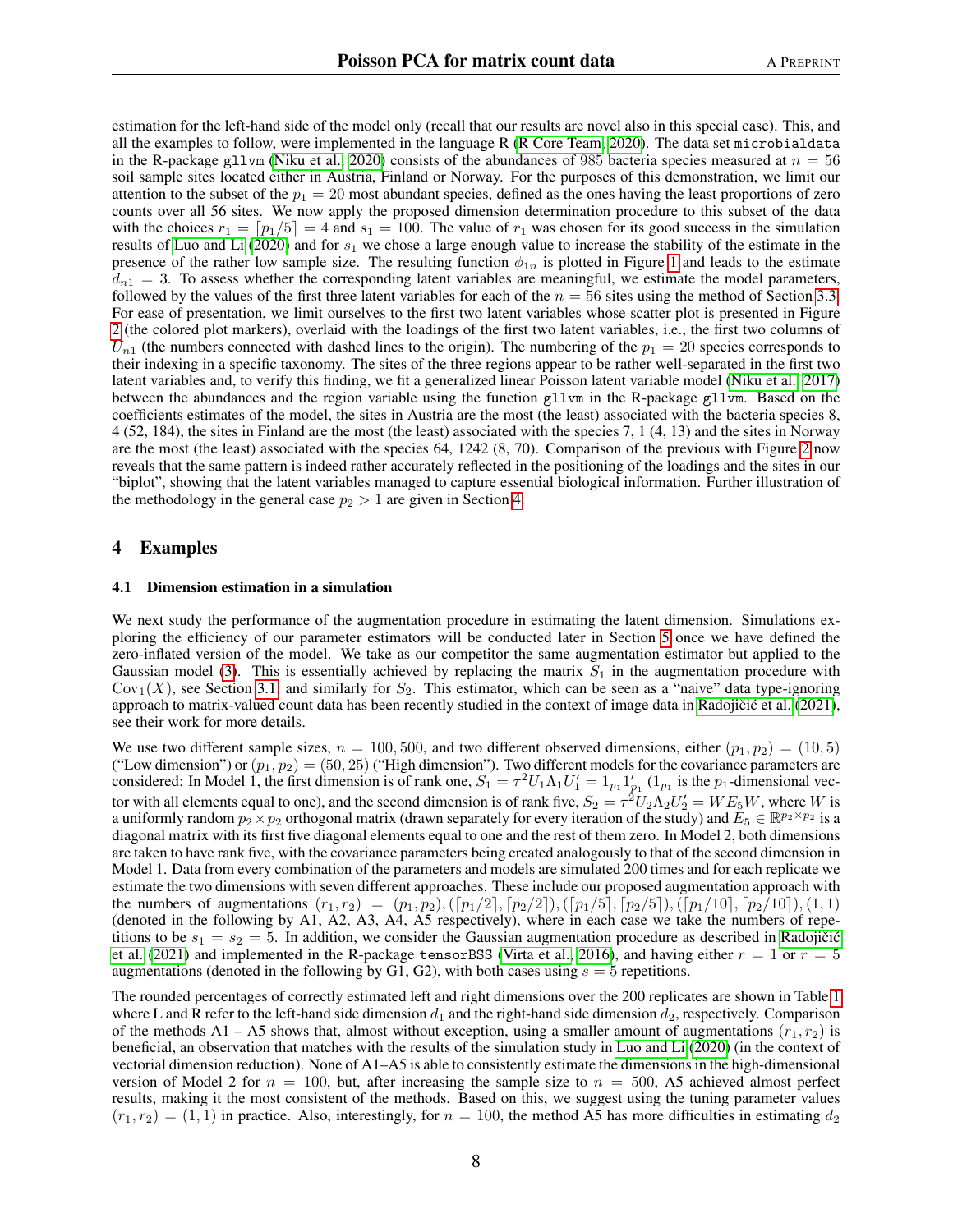

<span id="page-8-0"></span>Figure 2: Scatter plot of the first two latent components for the abundance data set (the colored plot markers), overlaid with the corresponding loadings (the numbers connected with dashed lines to the origin). The numbering of the species represents their indexing in a specific taxonomy. The percentages on the axes denote the corresponding explained proportions of variance (ratios of the individual eigenvalues of  $S_{n1}$  to their sum).

(R) than  $d_1$  (L) even though we have  $p_1 > p_2$  and  $d_1 = d_2$ . Turning our attention to the Gaussian augmentations G1, G2, we observe that they work very consistently under some settings (low-dimensional Model 1) and badly underperform under some (low-dimensional Model 2). But most interestingly, G2 achieves the best performance out of all seven methods in the high-dimensional Model 2 with  $n = 500$ . Thus, while the Gaussian approach appears to be too unreliable to be used in practical situations of count data, it clearly does work extremely well in some specific situations, warranting more research in the future.

#### 4.2 Real data example

Following in the spirit of our preliminary example in Section [3.4,](#page-5-0) we next apply the proposed method to matrix-valued abundance data used earlier in [Frelat et al.](#page-17-1) [\(2017\)](#page-17-1). The data consists of the relative abundances (rounded to nearest integer) of a total of  $n = 65$  fish species in seven different so-called roundfish areas (RA 1 – RA 7) in the North Sea, studied during the years 1985-2015 which we further divided into 6 time periods (1985 − 1989, ..., 2005 − 2009, 2010 − 2015). Thus, for the *i*th species, we have the 7  $\times$  6 matrix  $X_i$  whose  $(j, k)$ th element tells the relative abundance of that particular species in the area RA  $j$  during the kth period.

In [Frelat et al.](#page-17-1) [\(2017\)](#page-17-1), six biologically meaningful clusters (*Southern*, *Northern*, *NW Increasing*, *SE Increasing*, *Increasing* and *Decreasing*) were identified among the 65 species in the data using the combination of principal tensor analysis [\(Leibovici and Sabatier, 1998\)](#page-17-19) and hierarchical clustering. As one of the primary practical objectives of dimension reduction is the discovery of structure (such as groups) in data, it seems reasonable to require that any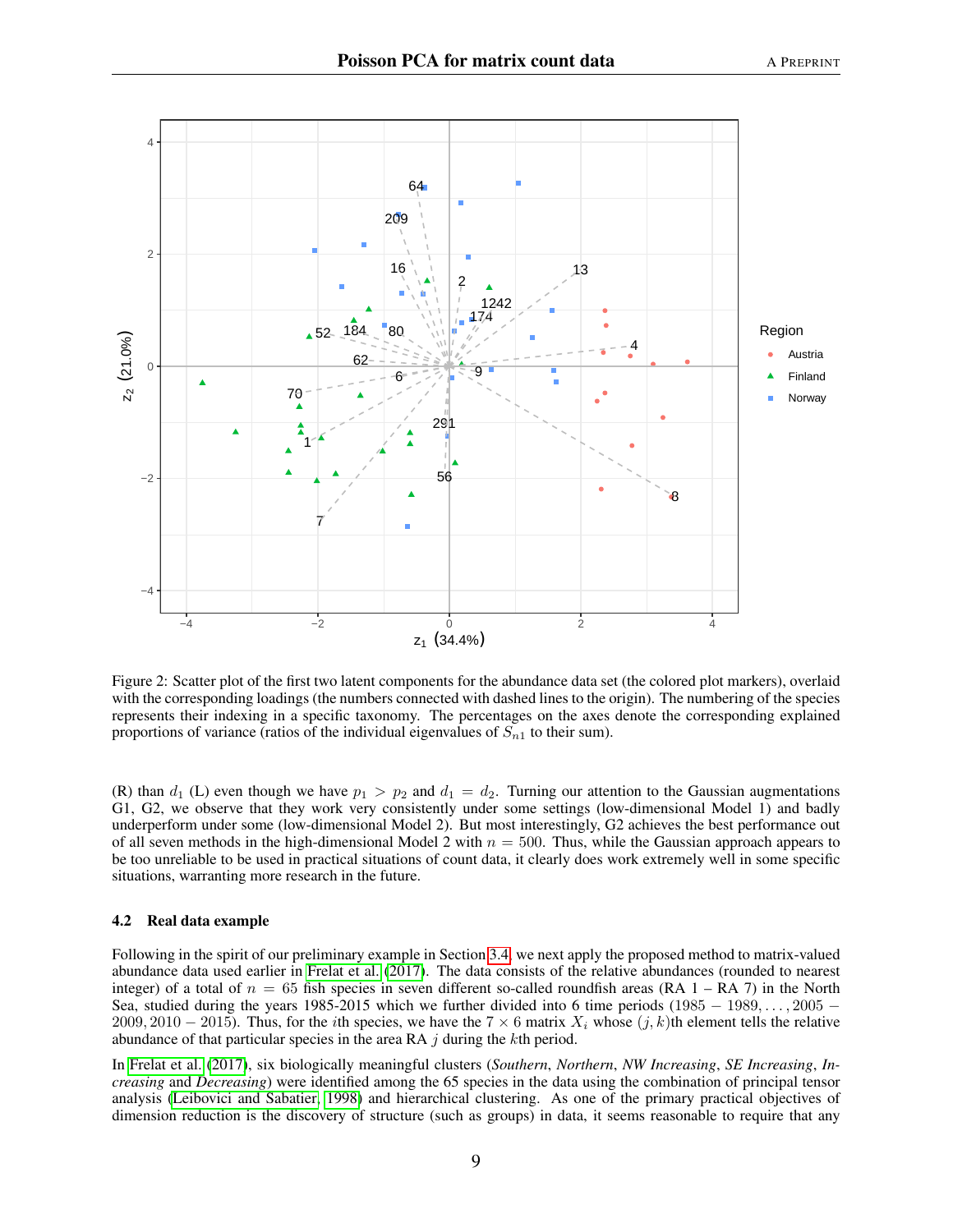|      |       |        |     | G2<br>G1 |     | A1  |          | A2       |         | A3  |     | A4  |     | A5       |                  |     |
|------|-------|--------|-----|----------|-----|-----|----------|----------|---------|-----|-----|-----|-----|----------|------------------|-----|
| Dim. | Model | $\, n$ |     | R        |     | R   |          | R        | ⊥       | R   |     | R   |     | R        | ⊥                | R   |
| Low  |       | 100    | 98  | 96       | 100 | 83  | 100      | 76       | $100 -$ | 95  | 00  | 100 | 100 | 100      | .00              | 100 |
|      |       | 500    | 100 | 100      | 100 | 100 | 100      | 100      | 100     | 100 | 100 | 100 | 100 | 100      | 100              | 100 |
| Low  | 2     | 100    | 26  |          |     |     | 64       | 76       | 100     | 99  | 100 | 100 | 98  | 100      | 100              | 100 |
|      |       | 500    | 84  | $\theta$ | 46  | 0   | 100      | 100      | 100     | 100 | 100 | 100 | 100 | 100      | 100 <sub>1</sub> | 100 |
| High |       | 100    | 87  | 23       | 100 | 86  | 100      | 100      | 100     | 100 | 100 | 100 | 100 | 100      | 100              | 99  |
|      |       | 500    | 98  | ↑        | 100 | 34  | 100      | 100      | 100     | 100 | 100 | 100 | 100 | 100      | 100              | 100 |
| High | 2     | 100    | 10  | 35       | 8   |     |          | $\theta$ |         |     |     |     |     | $^{(1)}$ | 38               | 8   |
|      |       | 500    | 58  | 88       | 100 | 98  | $\Omega$ | 0        |         |     | 32  |     | 98  | 44       | 90               | 95  |

<span id="page-9-0"></span>Table 1: Results of the dimension estimation study. The numbers refer to the percentages of correctly estimated dimensions in the different combinations of models and parameters. The results for the left-hand side dimension  $d_1$ are denoted by L whereas R signifies the estimates for the right-hand side dimension  $d_2$ .



<span id="page-9-1"></span>Figure 3: The two augmentation estimator curves for the matrix-valued abundance data. The left panel corresponds to the area dimension and the right one to the time dimension.

successful method for reducing the dimension of the current data should be able to detect the previous six clusters, that were indeed in [Frelat et al.](#page-17-1) [\(2017\)](#page-17-1) deemed biologically internally consistent.

With the previous in mind, we next estimate our Poisson model for the data, starting with the dimension estimate curves produced by the augmentation procedure of Section [3.4](#page-5-0) and shown in Figure [3](#page-9-1) (based on the results of the simulation study, we used  $(r_1, r_2) = (1, 1)$  and  $(s_1, s_2) = (100, 100)$ . Based on the two plots (the left panel corresponding to the areas and the right panel to the time periods), we conclude that the latent dimension of the time periods is clearly one. For the areas, while the minimum of the curve is achieved at three dimensions, also two seems to be a reasonable option. In order not to lose any information, we retain a total of three principal components,  $z_{i,11}, z_{i,21}, z_{i,31}$ , estimated with the algorithm in Section [3.3](#page-4-1) (of which three observations failed to converge and are not shown in the subsequent plots). Examination of the corresponding loading vectors (the columns of  $U_{n1}$  and  $U_{n2}$ ) then reveals that in both modes the first loading vector has roughly constant elements, indicating that the corresponding PC  $z_{i,11}$  simply measures the overall abundances of the species (the absolute correlation between  $z_{i,11}$  and the average abundances of the species in the 42 area-time combinations is 0.55).

As our interests lie deeper than in the aggregate abundances, we next ignore the PC  $z_{i,11}$  and plot the remaining two,  $z_{i,21}$  and  $z_{i,31}$ , in a bivariate scatter plot, depicted in Figure [4.](#page-10-0) The coloring/shapes in the plot correspond to the six clusters identified i[nFrelat et al.](#page-17-1) [\(2017\)](#page-17-1) and we observe that they are indeed well-separated in the plot, with the exception of *NW Increasing* and *Increasing*. [Frelat et al.](#page-17-1) [\(2017\)](#page-17-1) actually remark that the *NW Increasing* is a "very heterogeneous cluster" and, by Figure 3 in [Frelat et al.](#page-17-1) [\(2017\)](#page-17-1), if their hierarchical clustering had been stopped at five instead of six clusters, it is precisely the clusters *NW Increasing* and *Increasing* that would have been joined next. Thus, we conclude that the principal components in Figure [4](#page-10-0) have quite successfully managed to capture the group structure of the data. Overlaid in Figure [4](#page-10-0) as dashed lines are also the corresponding area loadings (given by the second and third column of  $U_{n1}$ ) for the seven roundfish areas. Comparison to Figure 4 in [Frelat et al.](#page-17-1) [\(2017\)](#page-17-1) reveals that these rather accurately capture the division of the clusters in the seven areas (for example, the *Southern* cluster is heavily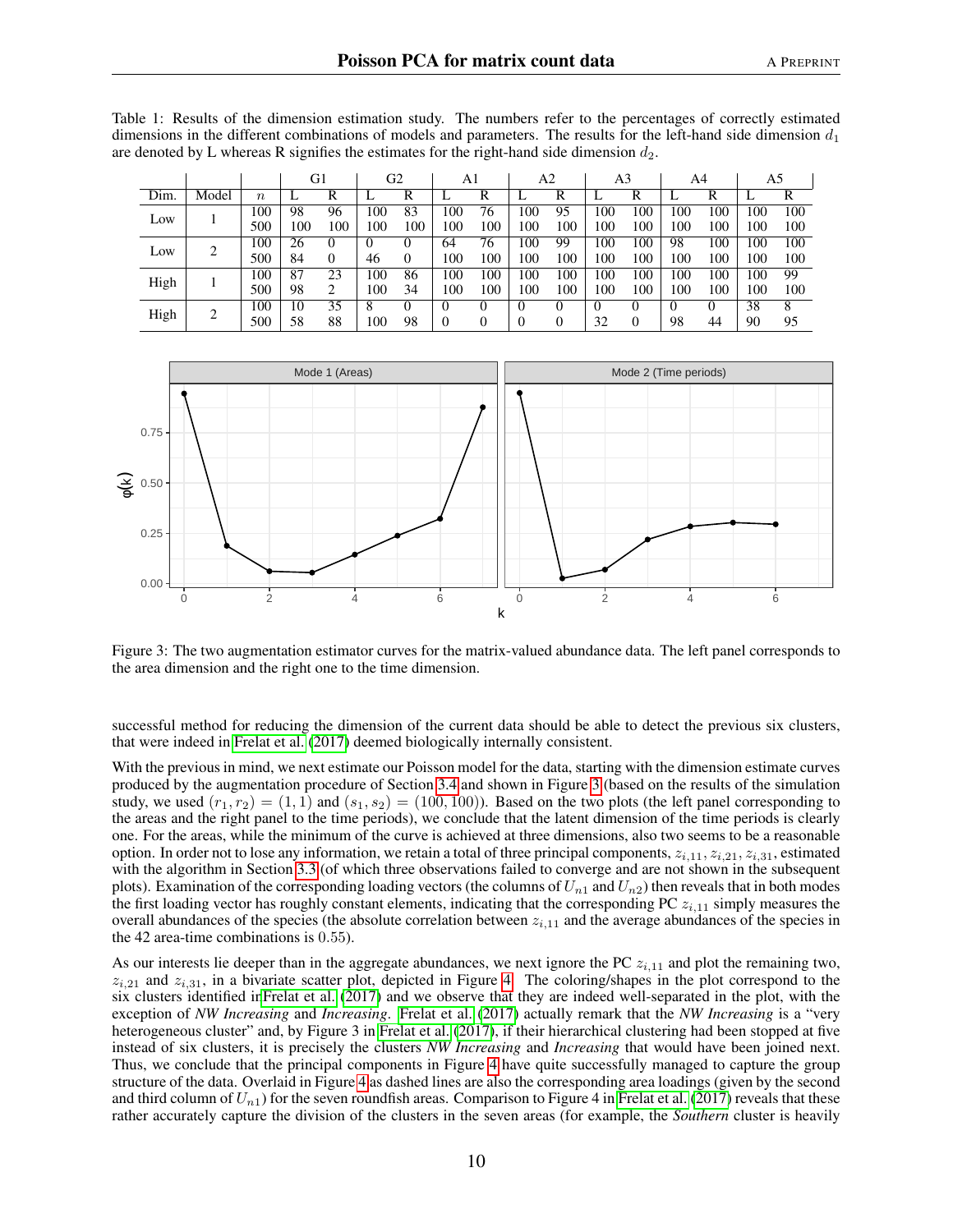

<span id="page-10-0"></span>Figure 4: The scatter plot of the principal components  $z_{i,21}$  and  $z_{i,31}$  for the matrix-valued abundance data. Overlaid as dashed lines are the corresponding loadings of the seven roundfish areas and the coloring corresponds to the clustering in [Frelat et al.](#page-17-1) [\(2017\)](#page-17-1)

.

concentrated in RA 5, as suggested by the aligning of the corresponding group and dashed line in our Figure [4\)](#page-10-0). We also observe that the loadings of the areas manage to capture some geographical information, as, after reflecting w.r.t. the x-axis and rotating clock-wise by 90 degrees, the loading map in Figure [4](#page-10-0) matches approximately with the actual map of the seven areas in the Northern sea, see Figure 1 in [Frelat et al.](#page-17-1) [\(2017\)](#page-17-1). Note that we have not included the loadings of the time dimension in Figure [4](#page-10-0) as it is one-dimensional for the PCs (all of  $z_{i,11}$ ,  $z_{i,21}$ ,  $z_{i,31}$  have the same column coordinate). Besides, the corresponding dimension was already earlier deemed as uninteresting.

Before concluding, we still briefly compare the obtained results to those of two natural competitors: our proposed Poisson PCA procedure applied to vectorized observations (that is, each  $7 \times 6$  matrix  $X_i$  is replaced with a 42dimensional vector xi) and the popular tensor decomposition known as *higher order singular value decomposition* (HOSVD) [\(De Lathauwer et al., 2000\)](#page-17-6) and implemented as the function tPCA in the R-package tensorBSS [\(Virta](#page-18-14) [et al., 2016\)](#page-18-14). The augmentation plot (not shown here) for the vectorial version of our proposed method reveals that the latent dimension is three. Similarly to the matrix model, the first PC has again almost constant loadings for all 42 variables and in Figure [5](#page-11-1) we have visualized the second and the third PC. The plot clearly manages to separate the *Southern* and *SE Increasing* clusters but the remaining four are left more or less overlapping. In addition, incorporation of any loading information to Figure [5](#page-11-1) would be difficult as we lost the distinction between the row and column variables in the vectorization. Note also that, as described in the introduction, our proposed matrix-model is actually a submodel of its vectorial counterpart and, thus, any PCs found under the matrix model are also possible to discover under the vector model. Hence, the fact that the matrix model actually performed better than its more general vector version leads us to conclude that the "regularization" offered by the former was indeed beneficial in practice. Finally, we also applied HOSVD to the data, but the obtained leading PCs were heavily dominated by outliers and, thus, its results are not shown here.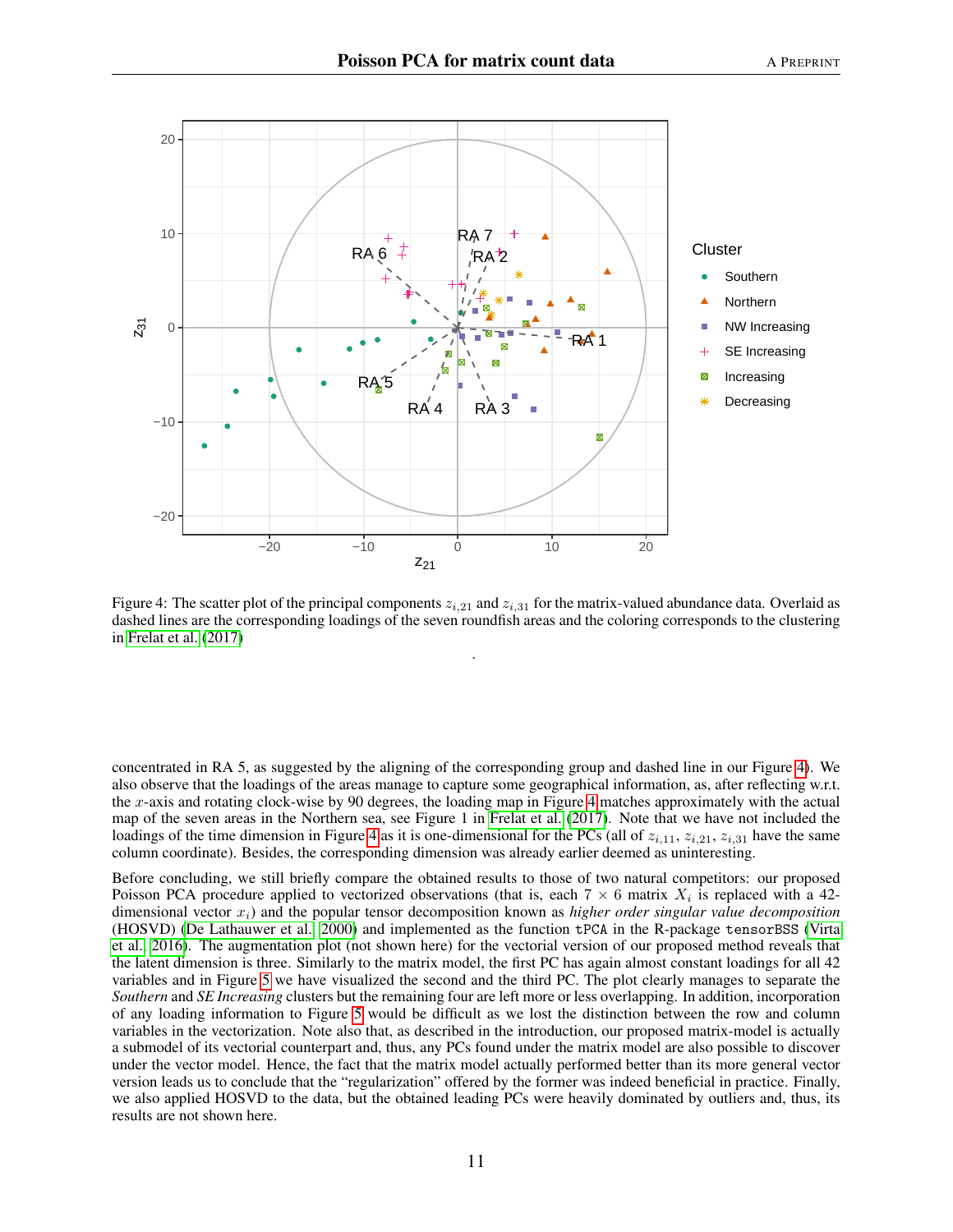

<span id="page-11-1"></span>Figure 5: The scatter plot of the second and third PCs extracted from the vectorized matrix abundance data. The coloring corresponds to the clustering in [Frelat et al.](#page-17-1) [\(2017\)](#page-17-1).

# <span id="page-11-0"></span>5 Modification for sparse data

It is common for observed count data to contain more zero observations than the standard distributional models, such as the Poisson distribution, predict. This phenomenon is known as zero-inflation (or sparsity) and occurs, in particular, when the data is a mixture from two generating processes, of which one outputs only zero observations. For example, in abundance data, it could be that a certain species is biologically incompatible with a certain environment, leading automatically to a zero count. Motivated by this, in this section we present an "experimental" zero-inflated version of the model [\(5\)](#page-2-3) where the Poisson distribution is replaced with the zero-inflated Poisson distribution. Namely, we assume that the elements  $x_{jk}$  of the observed  $p_1 \times p_2$  random matrix X are generated as  $x_{jk} = b_{jk}y_{jk}$  where  $b_{jk} \sim \text{Ber}(\pi_{jk})$ ,  $\pi_{jk} \in (0,1]$ , the random variables  $y_{jk}$ ,  $j = 1, \ldots, p_1$ ,  $k = 1, \ldots, p_2$ , are conditionally independent given Z and satisfy,

<span id="page-11-2"></span>
$$
y_{jk} \mid Z \sim \text{Po}[\exp\{\mu_{jk} + (U_1 Z U_2')_{jk}\}], \tag{10}
$$

and Z,  $\mu$ ,  $U_1$  and  $U_2$  are as in the model [\(5\)](#page-2-3). Moreover, we assume that the mixture proportion variables  $b_{jk}$ ,  $j =$  $1, \ldots, p_1, k = 1, \ldots, p_2$ , are independent of each other, the  $y_{jk}$  and Z. Thus, the zero-inflated model [\(10\)](#page-11-2) is otherwise equivalent to its regular variant [\(5\)](#page-2-3), but with the exception that each generated count is observed with the probability  $\pi_{jk}$ , and replaced with a zero otherwise.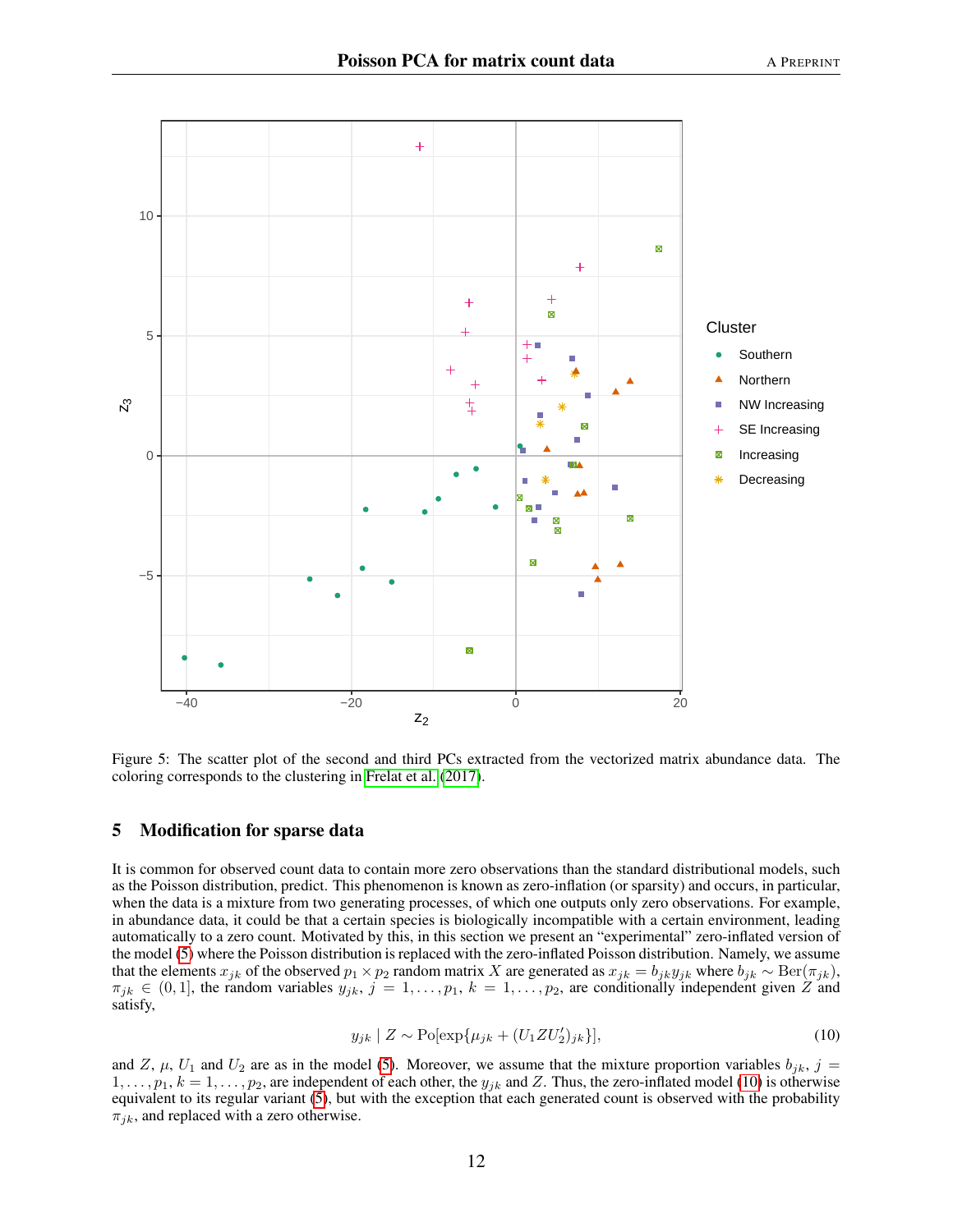The introduction of additional parameters now implies that the first and second-order quantities we used for the method of moments in Section [3.2](#page-3-3) must be supplemented with additional statistics for us to be able to estimate the parameters of the zero-inflated model. A natural choice would be to use the observed counts of zeroes for each cell but it turns out that their population versions lead to intractable integrals. Hence, we instead resort to third-order quantities. Indeed, using the techniques of the proof of Lemma [1,](#page-3-0) it is straightforward to show that,

<span id="page-12-0"></span>
$$
\pi_{jk} = \frac{\{\mathcal{E}(x_{jk})\}^3 \mathcal{E}\{x_{jk}(x_{jk} - 1)(x_{jk} - 2)\}}{[\mathcal{E}\{x_{jk}(x_{jk} - 1)\}]^3},\tag{11}
$$

allowing the estimation of  $\pi_{jk}$ . Let then  $s_{1,jk}$ ,  $j \neq k$ , be defined as in [\(6\)](#page-3-2) and let the diagonal elements  $s_{1,jj}$  be defined as

$$
s_{1,jj} := \frac{1}{p_2} \sum_{\ell=1}^{p_2} \log \left[ \pi_{j\ell} \frac{\mathbb{E}\{x_{j\ell}(x_{j\ell} - 1)\}}{\{\mathbb{E}(x_{j\ell})\}^2} \right].
$$

Defining also the elements  $s_{2,jk}$  of the matrix  $S_2$  analogously, we see that  $S_1 = \tau^2 U_1 \Lambda_1 U_1'$  and  $S_2 = \tau^2 U_2 \Lambda_2 U_2'$ , again allowing the estimation of  $\tau^2$  through the identity  $\tau^2 = \text{tr}(S_1)/(2p_1) + \text{tr}(S_2)/(2p_2)$ . Finally, arguing again as in the proof of Lemma [1,](#page-3-0) the elements  $\mu_{jk}$  of the mean matrix  $\mu$  are seen to satisfy

$$
\mu_{jk} = -\frac{5}{2}\log E(x_{jk}) + 4\log E\{x_{jk}(x_{jk} - 1)\} - \frac{3}{2}\log E\{x_{jk}(x_{jk} - 1)(x_{jk} - 2)\}.
$$

Let next Π be the  $p_1 \times p_2$  matrix of the elements  $\pi_{jk}$  and denote the sample estimators of the model parameters by  $S_{n1}$ ,  $S_{n2}$ ,  $t_n^2$ ,  $M_n$  and  $P_n$ , where the first four are as in Section [3.2](#page-3-3) (with the modifications mentioned above) and  $P_n$  is the sample estimator of the matrix  $\Pi$ , containing the sample estimates of [\(11\)](#page-12-0). The next theorem says that the estimators are, similar to their counterparts in Section [3.2,](#page-3-3) root-n consistent. Its proof is exactly analogous to that of Theorem [1,](#page-4-0) causing us to omit it.

<span id="page-12-1"></span>Theorem 3. *Under the model* [\(10\)](#page-11-2)*, each of the deviations,*

$$
S_{n1} - S_1
$$
,  $S_{n2} - S_2$ ,  $t_n^2 - \tau^2$   $M_n - \mu$  and  $P_n - \Pi$ ,

*is of the order*  $\mathcal{O}_p(1/\sqrt{n})$  *as*  $n \to \infty$ *.* 

While Theorem [3](#page-12-1) guarantees that the zero-inflated estimators enjoy the convergence rate of their regular counterparts, their efficiency still leaves something to be desired. This results from the use of the third moments in the parameter estimates of the zero-inflated model, the higher moments introducing additional variance to the estimators. Besides the inflated variance, another practical issue with the estimator  $P_n$  is that there is no guarantee that the estimators  $p_{njk}$  of the  $\pi_{ik}$  should lie in the interval  $(0, 1]$  for any finite n, and in practice we found it convenient to threshold the estimates to the interval [0.05, 1] which, of course, requires the assumption that the true probabilities satisfy  $\pi_{ik} \geq 0.05$ .

To further study this loss in efficiency, we conducted the following simulation experiment: The  $4 \times 3$  observations  $X_1, \ldots, X_n$  were generated from the zero-inflated model [\(10\)](#page-11-2) either with  $S_1 = \tau^2 \tilde{U}_1 \Lambda_1 U_1' = I_4$ ,  $S_2 = \tau^2 U_2 \Lambda_2 U_2' =$  $I_3$  (the full rank model) or with  $U_1 \Lambda_1 U_1' = 1_4 1_4'$ ,  $U_2 \Lambda_2 U_2' = 1_3 1_3'$  (the low-rank model) where  $1_p$  denotes the p-dimensional vector consisting solely of ones. In both cases we took  $\mu = 0$ . We considered several levels of zeroinflation,  $\Pi = \pi 1_4 1'_3$ , for  $\pi = 1, 0.75, 0.5, 0.25$ . Finally, we took two different sample sizes,  $n = 500, 1000$ , and each combination of the previous simulation settings was independently replicated 1000 times. In each of the replicates both the regular estimates from Section [3.2](#page-3-3) and the zero-inflated estimates of the parameters were computed, and for each estimate we measured its distance from the true parameter value in the Euclidean norm. No thresholding was used in the zero-inflated estimation of  $P_n$ . The average distances are shown for the full rank model in Table [2](#page-13-0) and for the low-rank model in Table [3.](#page-13-1) In both tables, the column *Est* describes which estimators were used, either the regular ones from Section [3.2](#page-3-3) (R) or the zero-inflated ones of this section (Z).

The results are very similar for both models, so we focus only on Table [2](#page-13-0) in the following. The table shows that decreasing the value of  $\pi$  from 1.00 to 0.25 has the expected effects on the two sets of estimators: the regular estimators (R) are consistent only when no zero-inflation is present, i.e.,  $\pi = 1.00$ , and they quickly deteriorate as  $\pi$  decreases (visible in the fact that increasing the sample size n does no good for them in cases other than  $\pi = 1.00$ ). Whereas, while the estimation error does increase also for the zero-inflated estimator (Z) when  $\pi$  is decreased, it is also the case that doubling n from 500 to 1000 notably improves its performance, as expected. Additionally, we see that the matrix  $\pi 1_4 1_3'$  is actually easier to estimate when  $\pi$  is small which is probably a consequence of the finite sample performance of its estimator [\(11\)](#page-12-0) (our experiments revealed that it has a strong downward bias).

Finally, we still discuss the estimation of the latent components under the zero-inflated model. The optimization strategy we used in Section [3.3](#page-4-1) is no longer viable as the presence of the zero-inflation renders the logarithmic conditional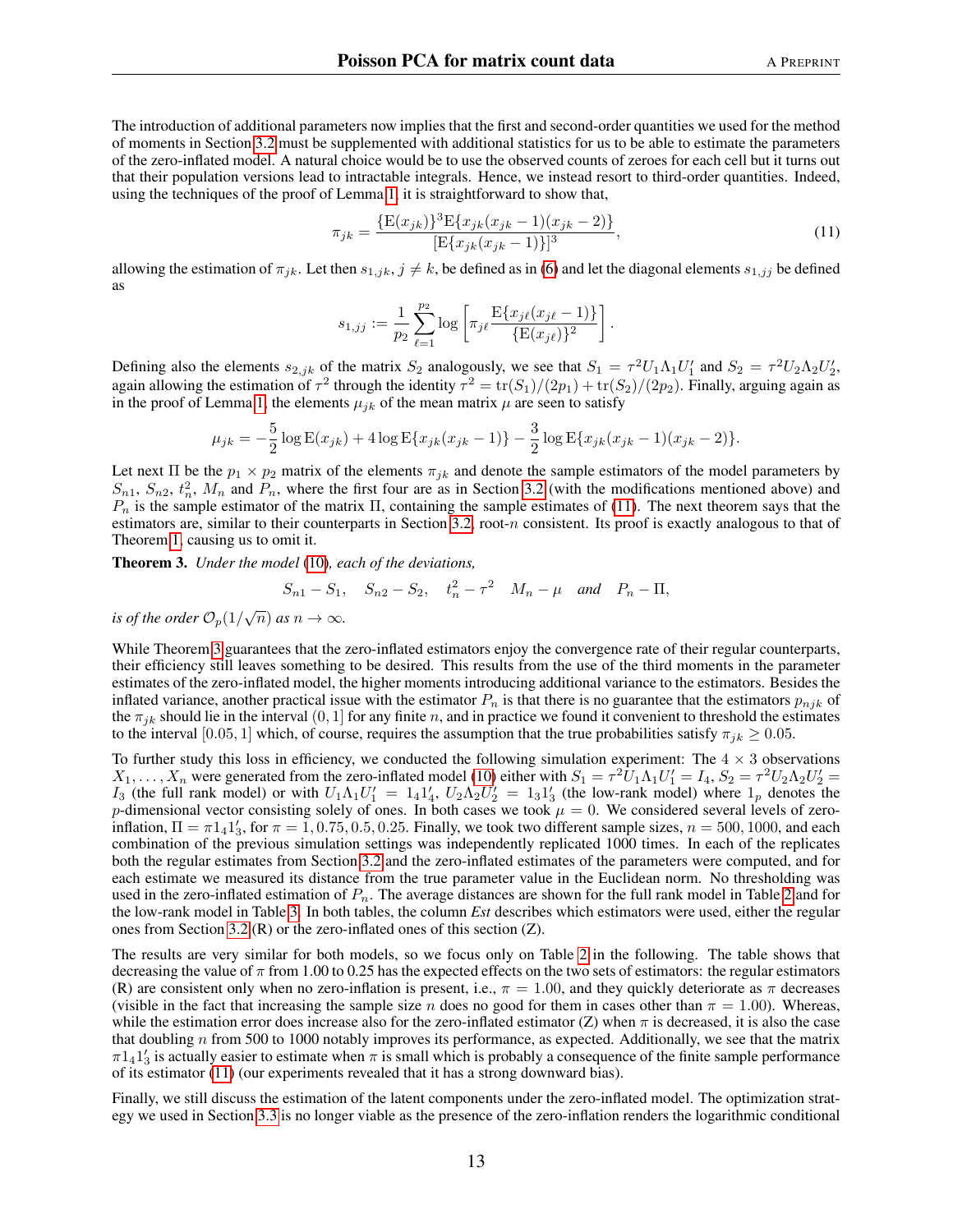<span id="page-13-0"></span>

| Table 2: Results of the simulation study for the full rank model. The numbers give the average Euclidean distances  |  |  |  |
|---------------------------------------------------------------------------------------------------------------------|--|--|--|
| of the parameter estimates from their true values. R refers to the regular estimators from Section 3.2 and Z to the |  |  |  |
| zero-inflated estimators.                                                                                           |  |  |  |

|       |     |       |       | $n=500$          |                | $n = 1000$ |       |       |                |  |
|-------|-----|-------|-------|------------------|----------------|------------|-------|-------|----------------|--|
| $\pi$ | Est | $\mu$ | $S_1$ | $\overline{S}_2$ | $\pi 1_4 1'_3$ | $\mu$      | $S_1$ | $S_2$ | $\pi 1_4 1'_3$ |  |
| 1.00  | R   | 0.32  | 0.29  | 0.20             |                | 0.24       | 0.22  | 0.15  |                |  |
|       | Z   | 1.48  | 0.63  | 0.51             | 0.78           | 1.26       | 0.50  | 0.41  | 0.65           |  |
| 0.75  | R   | 1.48  | 0.60  | 0.48             |                | 1.48       | 0.59  | 0.49  |                |  |
|       |     | 1.59  | 0.71  | 0.58             | 0.63           | 1.34       | 0.56  | 0.45  | 0.54           |  |
| 0.50  | R   | 3.55  | 1.37  | 1.15             | -              | 3.57       | 1.37  | 1.16  |                |  |
|       | Z   | 1.76  | 0.89  | 0.70             | 0.46           | 1.47       | 0.69  | 0.54  | 0.39           |  |
| 0.25  | R   | 7.10  | 2.82  | 2.34             |                | 7.13       | 2.76  | 2.35  |                |  |
|       | 7.  | 2.15  | 1.44  | 1.03             | 0.27           | 1.79       | 1.06  | 0.79  | 0.23           |  |

<span id="page-13-1"></span>Table 3: Results of the simulation study for the low-rank model. The numbers give the average Euclidean distances of the parameter estimates from their true values. R refers to the regular estimators from Section [3.2](#page-3-3) and Z to the zero-inflated estimators.

|       |     |       |       | $n = 500$ |                 | $n = 1000$ |       |       |                |  |
|-------|-----|-------|-------|-----------|-----------------|------------|-------|-------|----------------|--|
| $\pi$ | Est | $\mu$ | $S_1$ | $S_2$     | $\pi 1_4 1_3^7$ | $\mu$      | $S_1$ | $S_2$ | $\pi 1_4 1'_3$ |  |
| 1.00  | R   | 0.29  | 0.53  | 0.39      |                 | 0.21       | 0.41  | 0.31  |                |  |
|       | Z   | 1.42  | 0.81  | 0.65      | 0.75            | 1.21       | 0.66  | 0.53  | 0.62           |  |
| 0.75  | R   | 1.47  | 0.82  | 0.63      |                 | 1.47       | 0.73  | 0.57  |                |  |
|       | Z   | 1.52  | 0.92  | 0.72      | 0.61            | 1.29       | 0.74  | 0.58  | 0.53           |  |
| 0.50  | R   | 3.54  | 1.54  | 1.24      |                 | 3.57       | 1.48  | 1.22  |                |  |
|       | Ζ   | 1.74  | 1.11  | 0.83      | 0.46            | 1.45       | 0.88  | 0.66  | 0.39           |  |
| 0.25  | R   | 7.11  | 3.09  | 2.49      |                 | 7.14       | 2.93  | 2.43  |                |  |
|       | Z   |       | 1.87  | 1.30      | 0.27            | 1.75       | 1.39  | 0.96  | 0.23           |  |

density  $\ell(z | x)$  non-concave. Namely, arguing as in the proof of Lemma [2,](#page-5-2) it is straightforwardly shown that  $\ell(z|x)$ has the form,

<span id="page-13-2"></span>
$$
C + \sum_{j=1}^{p} (1 - e_{jj}) \log \{ \pi_j \exp(-h_j) + 1 - \pi_j \} + x' EUz - 1'Eh - \frac{1}{2\tau^2} z' \Lambda^{-1} z,
$$
\n(12)

where we have used the notation of Section [3.3,](#page-4-1)  $h := \exp(m + Uz)$ ,  $\pi = (\pi_i)$  is taken to be the vectorization of the corresponding matrix Π, the constant C does not depend on z and E is a  $p \times p$  diagonal matrix whose jth diagonal element  $e_{ij}$  is one if the corresponding element of the observation x is non-zero, and zero otherwise. The second term in the expression [\(12\)](#page-13-2) is what causes the non-concavity and, consequently, we instead use the Nelder-Mead method as implemented in the function optimx in the R-package optimx [\(Nash et al., 2011\)](#page-18-15) to maximize  $\ell(z|x)$  for each of the observed  $x_1, \ldots, x_n$ . The obtained PCs  $z_1, \ldots, z_n$  again need to be centered, as in Section [3.3.](#page-4-1)

We next tested the estimation procedure by applying it to the matrix-valued abundance data we used in Section [4.](#page-7-0) Indeed, 52.6% of all entries in the data are zero, implying that the assumption of zero-inflated data could be warranted. Applying the augmentation estimator to the data reveals (not shown here) that the latent column dimension is one and that the latent row dimension is one, or possibly two and, hence, we continue by extracting the principal components  $z_{i,11}$  and  $z_{i,21}$  from the data. The scatter plot of the components, with colors depicting the clusters described in Section [4,](#page-7-0) is shown in Figure [6](#page-14-1) and clearly fails to sufficiently capture the group information in the data (only the *Southern* cluster can be said to be somewhat separated from the rest). We conjecture that the reason for this is simply that the low sample size of the data is not sufficient to accommodate the zero-inflated model. Indeed, the large quantity of zero observations implies that only a certain fraction of the  $n = 65$  observations came from the Poisson part of the model, leaving its parameter estimates inaccurate. As such, alternative ways should be pursued to incorporate the sparseness of the data in low-sample scenarios such as this, see also the discussion in Section [6.](#page-14-0) This is, however, beyond the scope of the current work.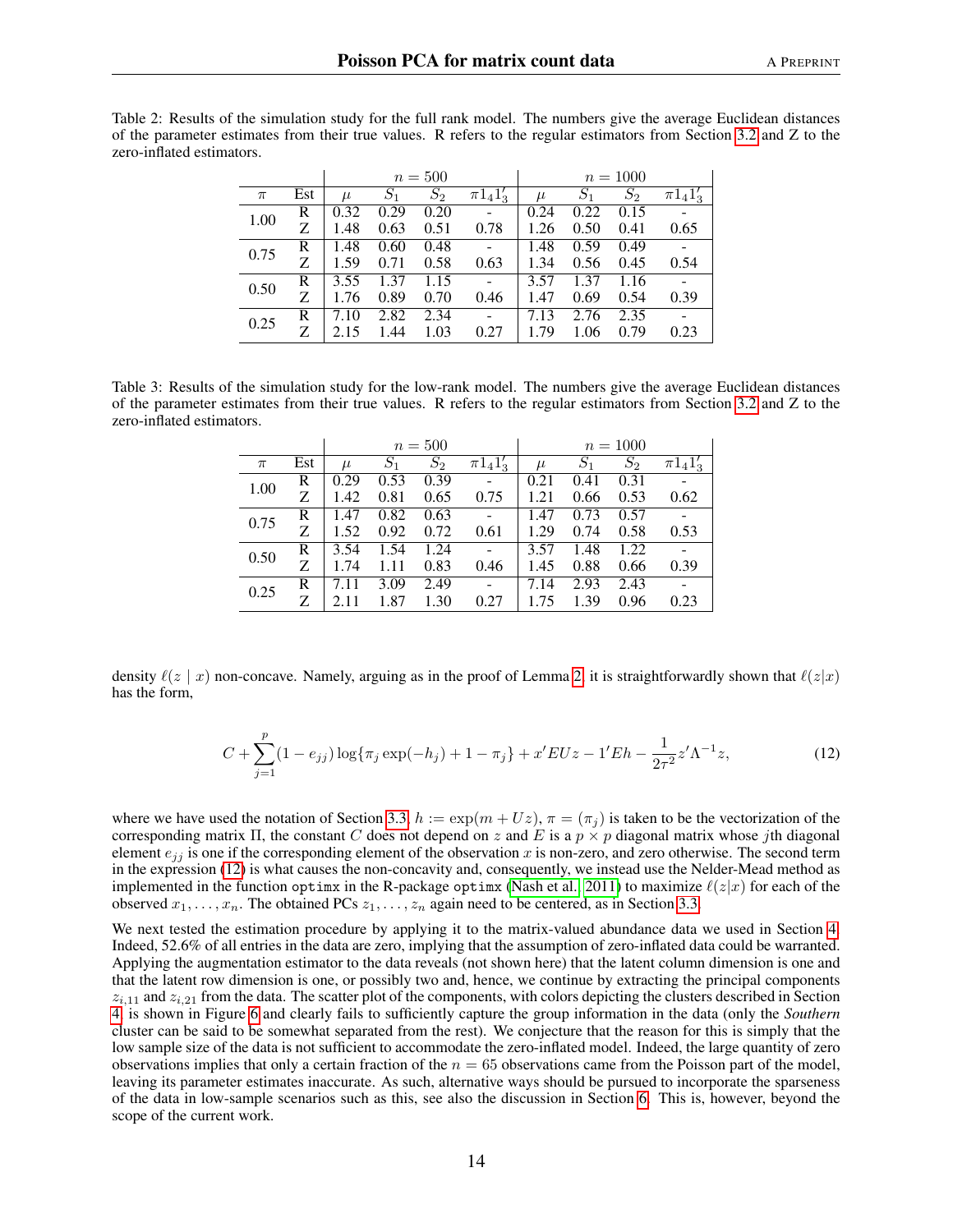

<span id="page-14-1"></span>Figure 6: The scatter plot of the principal components  $z_{i,11}$  and  $z_{i,21}$  extracted from the matrix-valued abundance data under the assumption of the zero-inflated model.

## <span id="page-14-0"></span>6 Discussion

In this work, we proposed a latent variable model for data where the observations are matrices of counts. In addition to developing estimators for the model parameters and the principal components, we also proposed an efficient procedure for estimating the latent dimensions of the data.

The zero-inflated extension of the model proposed in Section [5](#page-11-0) was, while theoretically sound, observed to require rather large sample sizes to be useful in practice and thus more research is needed to obtain feasible alternatives that can accommodate also data with smaller  $n$ . Practicality aside, note that this requirement for larger sample sizes is rather natural in that the model [\(10\)](#page-11-2) for sparse data has more parameters to estimate than the regular model [\(5\)](#page-2-3). The situation should also not be confused with that of a sparse *model* (such as assumed in LASSO) where one has actually less effective parameters to estimate (due to the structural constraints imposed by the sparsity) and lower sample sizes suffice.

A natural continuation to the current work would be to extend the results to apply also to count-valued tensors (higherorder counterparts of matrices). Indeed, we expect that this could be rather straightforwardly carried out through the concept of tensor flattening, see [Virta et al.](#page-18-2) [\(2017\)](#page-18-2), for a detailed derivation of a particular dimension reduction procedure, first for matrices and then to general tensors through the use of flattening. However, in the current work, we decided to limit ourselves to matrix data as: (i) examples of higher-order tensorial count data are still rather rare and, more importantly, (ii) the presentation of the theory is considerably less notationally intensive in the matrix case (cf. the two approaches in [Virta et al.](#page-18-2) [\(2017\)](#page-18-2)).

Finally, as observed in Section [4,](#page-7-0) the Gaussian version of the augmentation procedure turned out to perform remarkably well in dimension estimation under the Poisson model, even though it quite severely violates the model assumptions. This interesting fact thus also warrants more study.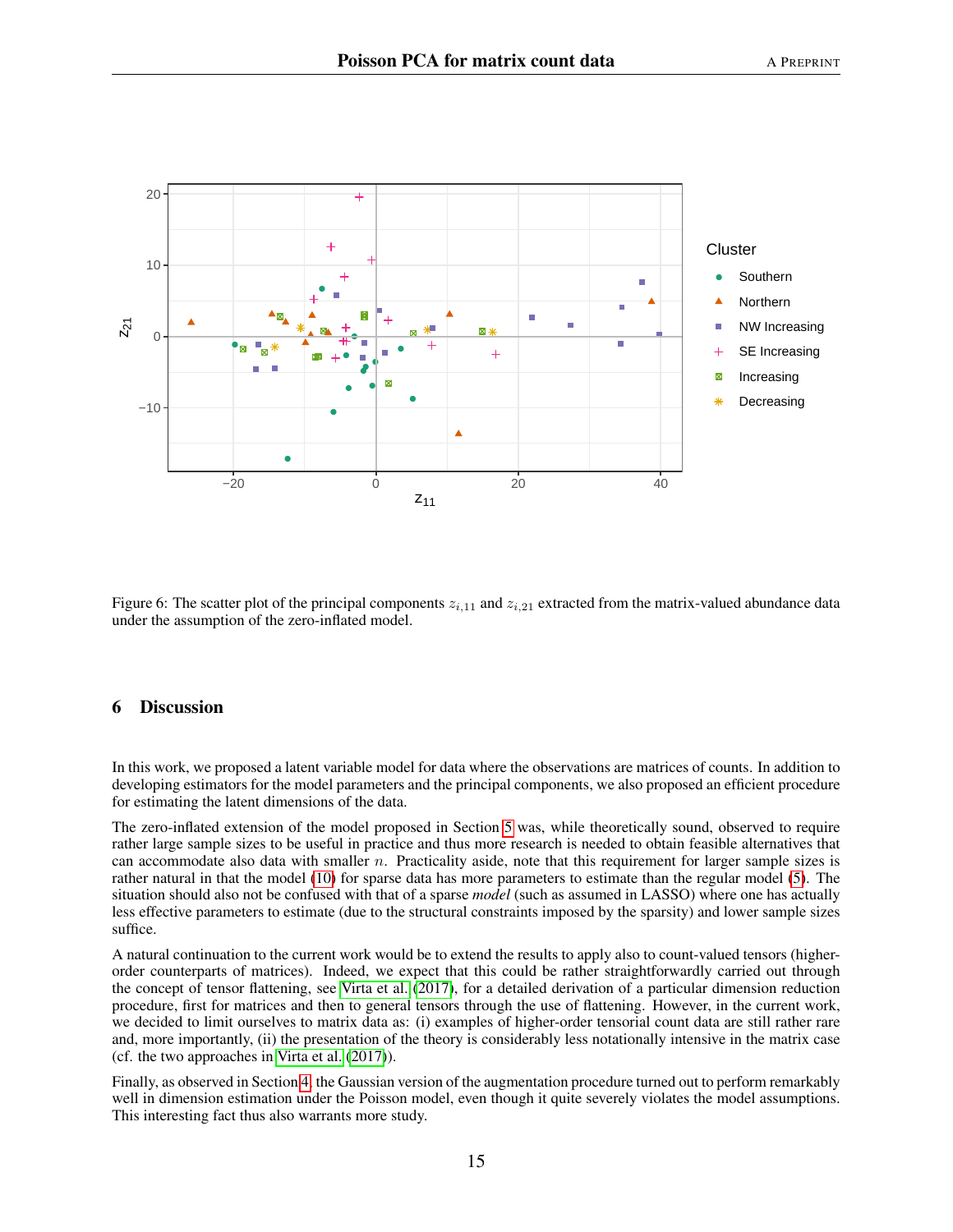## <span id="page-15-0"></span>A Limiting distribution of  $S_1$  for  $p_1 = p_2 = 1$

For convenience, we introduce the following notation more suited to the current one-dimensional case: Let  $z \sim$  $\mathcal{N}(0, 1)$  and let  $x \mid z \sim \text{Po}\{\exp(\mu + \sigma z)\}\.$  Moreover, with  $x_1, \ldots, x_n$  denoting a random sample from the previous model, we let  $m_{n_1} := (1/n) \sum_{i=1}^n x_i$ ,  $m_{n_2} := (1/n) \sum_{i=1}^n x_i (x_i - 1)$ ,  $m_1 := E(x)$  and  $m_2 := E(x(x - 1))$ . Consequently, our objective is to find the limiting distribution of

$$
h_n := \sqrt{n} \left\{ \log \left( \frac{m_{n2}}{m_{n1}^2} \right) - \log \left( \frac{m_2}{m_1^2} \right) \right\}.
$$

By the CLT, the limiting distribution of  $\sqrt{n}(m_{n1} - m_1, m_{n2} - m_2)'$  is  $\mathcal{N}_2(0, \Sigma)$ , where

$$
\Sigma := \begin{pmatrix} \text{Var}(x) & \text{Cov}\{x, x(x-1)\} \\ \text{Cov}\{x, x(x-1)\} & \text{Var}\{x(x-1)\}. \end{pmatrix}
$$

Arguing as in the proof of Lemma [1](#page-3-0) and using the fact that the jth factorial moment of the Poisson distribution is equal to the jth power of its mean, we find that the jth factorial moment  $m_j := \mathbb{E}\{x(x-1)\cdots(x-j+1)\}\$  of x satisfies  $m_j = \exp\{j\mu + (1/2)j^2\sigma^2\}$ . The first four factorial and regular moments  $t_j := E(x^j)$  have the relationships  $t_1 = m_1, t_2 = m_1 + m_2, t_3 = m_1 + 3m_2 + m_3$  and  $t_4 = m_1 + 7m_2 + 6m_3 + m_4$ , implying that

$$
\Sigma = \begin{pmatrix} m_1 + m_2 - m_1^2 & 2m_2 + m_3 - m_1 m_2 \\ 2m_2 + m_3 - m_1 m_2 & 2m_2 + 4m_3 + m_4 - m_2^2 \end{pmatrix}
$$

As the gradient of the map  $(a_1, a_2) \mapsto \log(a_2/a_1^2)$  is  $(-2/a_1, 1/a_2)$ , the delta method entails that the limiting distribution of  $h_n$  is normal with zero mean and the variance

$$
\begin{split} & (-2m_1^{-1},m_2^{-1}) \Sigma(-2m_1^{-1},m_2^{-1})' \\ & = -4m_1^{-1} + 4m_2m_1^{-2} - 4m_3m_1^{-1}m_2^{-1} + 2m_2^{-1} + 4m_3m_2^{-2} + m_4m_2^{-2} - 1. \end{split}
$$

Plugging in the values  $m_j = \exp\{j\mu + (1/2)j^2\sigma^2\}$  now reveals that the asymptotic variance does not indeed simplify any further.

#### <span id="page-15-1"></span>B Proofs

*Proof of Lemma [1.](#page-3-0)* It is sufficient to show the claim for  $S_1$ , as the result for  $S_2$  follows instantly after transposition of the model.

By the law of total expectation,

$$
E(x_{j\ell}) = E\{E(x_{j\ell} \mid Z)\} = E\{\exp(\mu_{j\ell} + u'_{1,j} Z u_{2,\ell})\},\
$$

where  $u_{a,j} \in \mathbb{R}^{d_a}$  denotes the jth row of  $U_a$ , for  $a = 1, 2$ . The distribution of  $u'_{1,j}Zu_{2,\ell}$  is  $\mathcal{N}(0, \tau^2 u_{1,j}' \Lambda_1 u_{1,j} u_{2,\ell}' \Lambda_2 u_{2,\ell}),$  showing that

$$
E(x_{j\ell}) = \exp(\mu_{j\ell} + (1/2)\tau^2 u'_{1,j} \Lambda_1 u_{1,j} u'_{2,\ell} \Lambda_2 u_{2,\ell}).
$$

One can similarly establish that

$$
E\{x_{j\ell}(x_{j\ell}-1)\} = \exp(2\mu_{j\ell} + 2\tau^2 u'_{1,j}\Lambda_1 u_{1,j} u'_{2,\ell}\Lambda_2 u_{2,\ell}),
$$

and that

$$
E(x_{j\ell}x_{k\ell}) = \exp{\mu_{j\ell} + \mu_{k\ell} + (1/2)\tau^2(u_{1,j} + u_{1,k})'\Lambda_1(u_{1,j} + u_{1,k})u'_{2,\ell}\Lambda_2u_{2,\ell}},
$$

where the latter result assumes  $j \neq k$  and uses the conditional independence of  $x_{i\ell}$  and  $x_{k\ell}$  given Z. Plugging now in to the definitions of  $s_{1,jk}$  and  $s_{1,jj}$  in [\(6\)](#page-3-2) gives

$$
s_{1,jk} = \frac{1}{p_2} \sum_{\ell=1}^{p_2} \tau^2 u'_{1,j} \Lambda_1 u_{1,k} u'_{2,\ell} \Lambda_2 u_{2,\ell} = \frac{1}{p_2} \text{tr}(U_2 \Lambda_2 U'_2) \tau^2 u'_{1,j} \Lambda_1 u_{1,k} = \tau^2 u'_{1,j} \Lambda_1 u_{1,k},
$$

showing the claim for the off-diagonal elements  $s_{1,jk}$ . A similar plug-in the gives the analogous result also for the diagonal elements  $s_{1,jj}$ .  $\Box$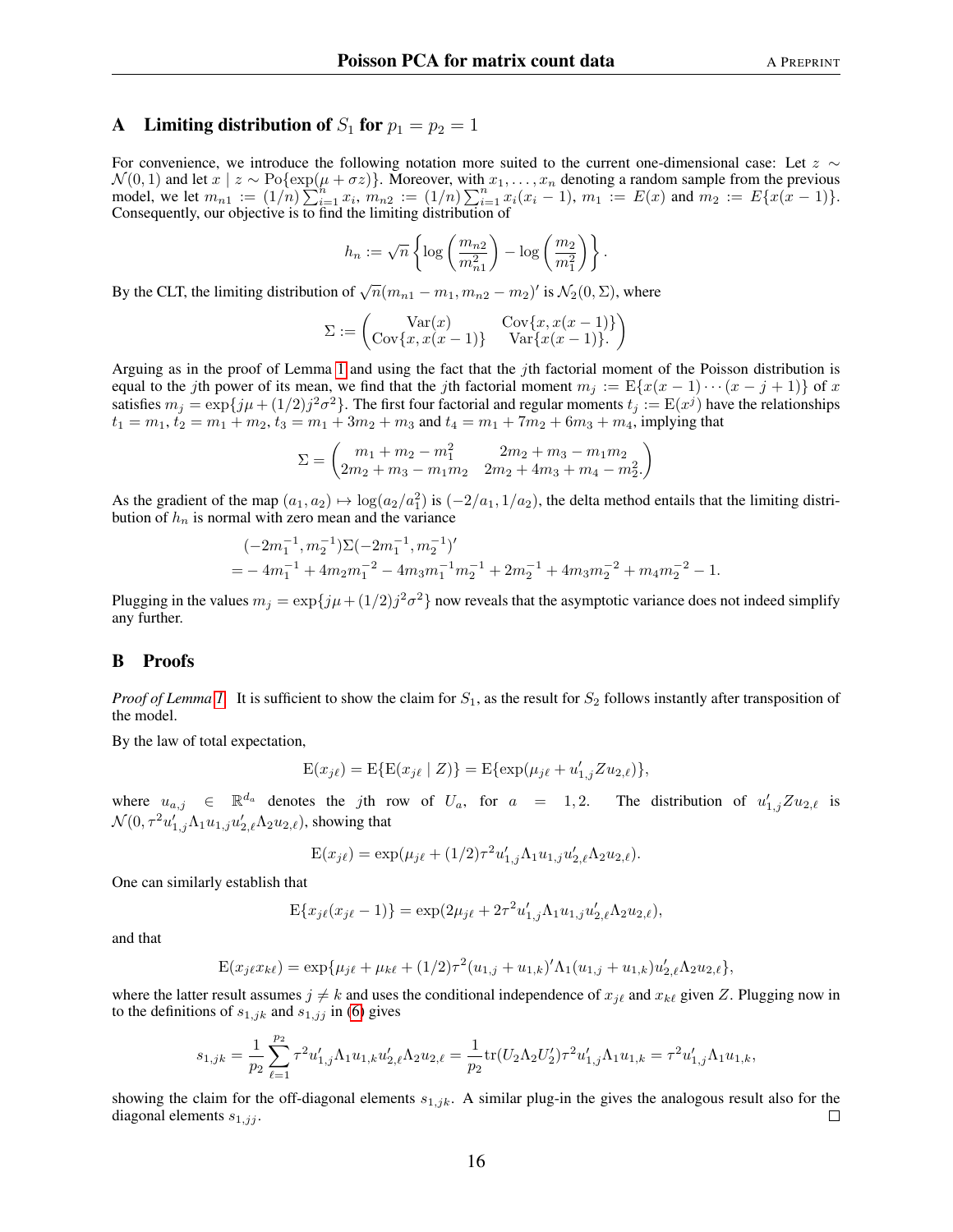*Proof of Theorem [1.](#page-4-0)* We show the result only for  $S_{n1}$ , the rest following analogously (or, in the case of  $t_n^2$ , from the convergence of  $S_{n1}$  and  $S_{n2}$ ). As the kth factorial moment of a Po( $\lambda$ )-variate equals  $\lambda^k$ , computations analogous to the ones in the proof of Lemma [1](#page-3-0) show that factorial moments and cross-moments of all orders exist as finite for the elements of X. As a consequence of this, also raw moments and cross-moments of all orders exist and are finite for the elements of X. Consequently, by the central limit theorem, the vector  $(1/n) \sum_{i=1}^{n} (\ldots, x_{i,jk}, \ldots, x_{i,jk} \{x_{i,jk} 1\}, \ldots x_{i,jk}x_{i,\ell t}, \ldots)$ ' of all sample factorial moments of the first and second order is asymptotically normal.

Consider now the maps  $g_1 : \mathbb{R}^3 \setminus \{0\} \to \mathbb{R}$  and  $g_2 : \mathbb{R}^2 \setminus \{0\} \to \mathbb{R}$  acting as  $(y_1, y_2, y_3)' \mapsto \log\{y_1/(y_2y_3)\}\$  and  $(y_1, y_2)' \mapsto \log(y_1/y_2^2)$ . The gradients of the maps are  $\nabla g_1(y_1, y_2, y_3) = (1/y_1, -1/y_2, -1/y_3)$  and  $\nabla g_2(y_1, y_2) =$  $(1/y_1, -2/y_2)$ . We also have, by the proof of Lemma [1,](#page-3-0) that all expected values of the forms  $E(x_{j\ell}), E(x_{j\ell}x_{k\ell})$  and  $E\{x_{i\ell}(x_{i\ell} - 1)\}\$ are positive under the model [\(5\)](#page-2-3). Consequently, by the delta method, all quantities of the forms

$$
\log \left\{ \frac{\frac{1}{n} \sum_{i=1}^{n} x_{i,j\ell} x_{i,k\ell}}{\left(\frac{1}{n} \sum_{i=1}^{n} x_{i,j\ell}\right) \left(\frac{1}{n} \sum_{i=1}^{n} x_{i,k\ell}\right)} \right\} \text{ and } \log \left\{ \frac{\frac{1}{n} \sum_{i=1}^{n} x_{i,j\ell} (x_{i,j\ell} - 1)}{\left(\frac{1}{n} \sum_{i=1}^{n} x_{i,j\ell}\right)^2} \right\}
$$

have a joint limiting normal distribution (with the root-n convergence rate), from which it follows that  $S_{n1}$  has a limiting normal distribution, thus proving the claim. П

*Proof of Lemma [2.](#page-5-1)* The vectorization of the model [\(3\)](#page-2-1) reads,

$$
x = m + Uz + \text{vec}(\varepsilon),
$$

where  $z \sim \mathcal{N}_d(0, \tau^2 \Lambda)$  is independent of vec $(\varepsilon) \sim \mathcal{N}_p(0, \sigma^2 I_p)$ . Consequently, the joint distribution of  $(z', x')'$  is

$$
\begin{pmatrix} z \\ x \end{pmatrix} \sim \mathcal{N}_{d+p} \left\{ \begin{pmatrix} 0 \\ m \end{pmatrix}, \begin{pmatrix} \tau^2 \Lambda & \tau^2 \Lambda U' \\ \tau^2 U \Lambda & \tau^2 U \Lambda U' + \sigma^2 I_p \end{pmatrix} \right\}.
$$

Now,  $(\tau^2 \Lambda U')(\tau^2 U \Lambda U' + \sigma^2 I_p)^{-1} = \tau^2 \Lambda (\tau^2 \Lambda + \sigma^2 I_d)^{-1} U'$ , and by the standard properties of Gaussian conditional distributions,  $z \mid x \sim \mathcal{N}_d\{a(x), B\},\$ 

where  $a(x) := \tau^2 \Lambda (\tau^2 \Lambda + \sigma^2 I_d)^{-1} U'(x-m)$  and  $B := \{I_d - \tau^2 \Lambda (\tau^2 \Lambda + \sigma^2 I_d)^{-1}\} \tau^2 \Lambda$ . The result now follows.

*Proof of Theorem [2.](#page-5-2)* The Bayes rule implies that,

<span id="page-16-0"></span>
$$
f_{z|x}(z|x) = C_0 f_{x|z}(x \mid z) f_z(z), \tag{13}
$$

for some positive constant  $C_0$  not depending on z. Then, indexing the elements of x as  $x_j$ ,  $j = 1, \ldots, p$ , we have,

$$
\log f_{x|z}(x \mid z) = -\sum_{j=1}^{p} \log x_j! + x'h(z) - 1'\exp\{h(z)\},\,
$$

where the exponential function is taken element-wise and we denote  $h(z) := m + Uz$ . Additionally,

$$
\log f_z(z) = -\frac{d}{2}\log 2\pi - \frac{1}{2}\tau^{2d}\log|\Lambda| - \frac{1}{2\tau^2}z'\Lambda^{-1}z.
$$

Plugging the previous two formulas into [\(13\)](#page-16-0) now yields result *i)*.

To see *ii*), we fix x and first establish the strict concavity by showing that the Hessian of  $z \mapsto \ell(z|x)$  is negative definite. The gradient of the map is

$$
\nabla \ell(z|x) = U'x - U'\exp\{h(z)\} - \tau^{-2}\Lambda^{-1}z,
$$

giving further the Hessian,

$$
\nabla^2 \ell(z|x) = -U' \text{diag}[\exp\{h(z)\}] U - \tau^{-2} \Lambda^{-1}.
$$

The diagonal matrices  $diag[exp{h(z)}]$  and  $\Lambda^{-1}$  have strictly positive diagonal elements (and  $\tau > 0$ ), making the Hessian negative definite and implying that  $\ell(z|x)$  is indeed strictly concave in z, for all x.

We next show that  $z \mapsto \ell(z|x)$  is coercive in the sense that, for all sequences  $z_n \in \mathbb{R}^d$  such that  $||z_n|| \to \infty$ , we have  $\ell(z_n|x) \to -\infty$ . Combined with the continuity of  $z \mapsto \ell(z|x)$ , the coercivity will then imply that the function admits at least one global maximizer, and strict concavity then guarantees that the maximizer is unique.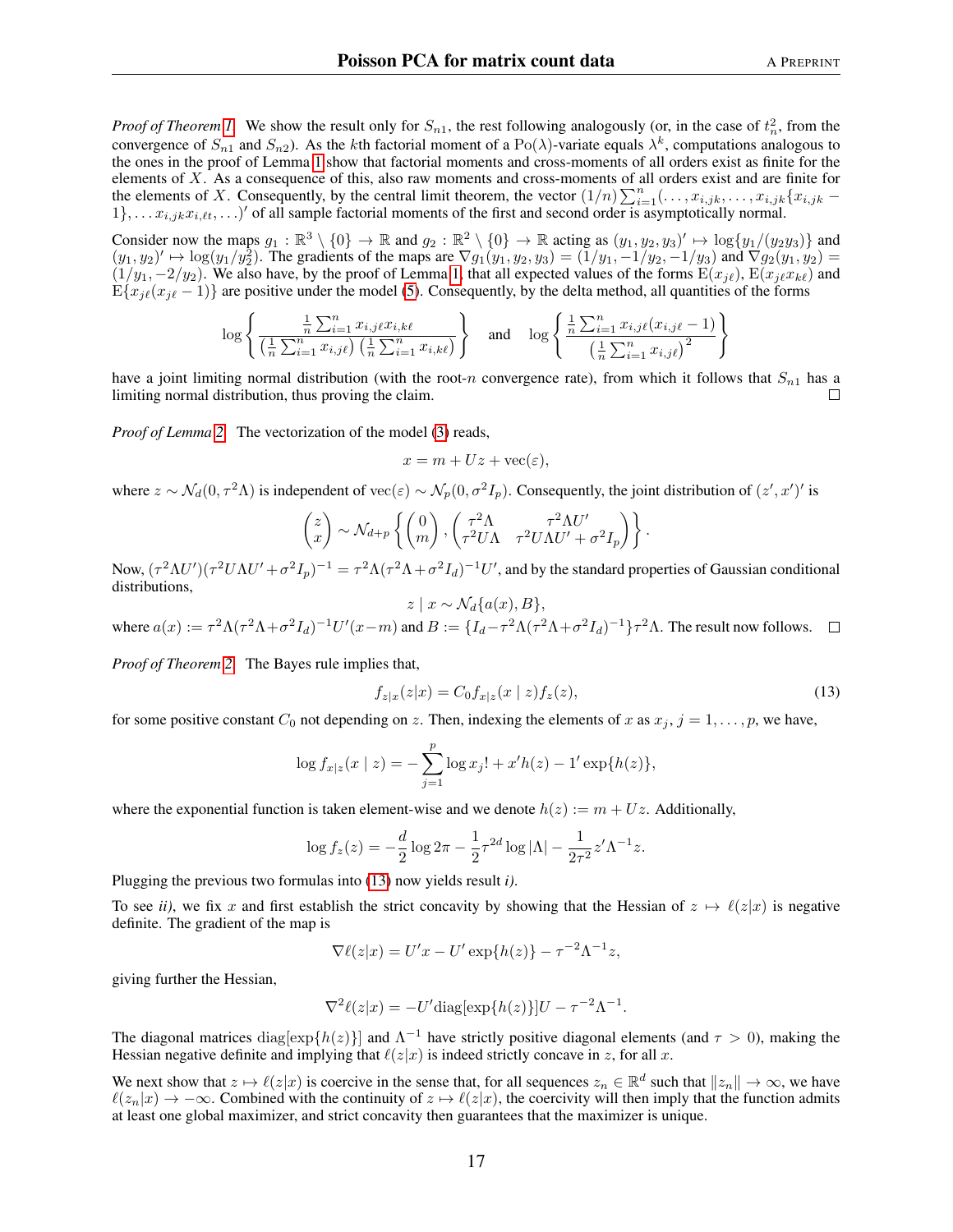Let thus  $z_n \in \mathbb{R}^d$  be such that  $||z_n|| \to \infty$  and write  $\alpha_n := ||z_n|| \to \infty$  and  $u_n := z_n/||z_n||$ . Then,

$$
\ell(z_n|x) = C + \alpha_n x' U u_n - 1' \exp\{h(\alpha_n u_n)\} - \frac{\alpha_n^2}{2\tau^2} u'_n \Lambda^{-1} u_n
$$
  
\n
$$
\leq C + \alpha_n x' U u_n - \frac{\alpha_n^2}{2\tau^2} u'_n \Lambda^{-1} u_n
$$
  
\n
$$
\leq C + \alpha_n ||U'x|| - \frac{\alpha_n^2}{2\tau^2} \phi_d(\Lambda^{-1}),
$$

where  $\phi_d(\Lambda^{-1}) > 0$  denotes the smallest eigenvalue of the positive definite matrix  $\Lambda^{-1}$ . The derived upper bound is dominated by the quadratic term, thus guaranteeing that  $\ell(z_n|x) \to -\infty$ , as desired.  $\Box$ 

## References

<span id="page-17-11"></span>Aitchison, J. and C. Ho (1989). The multivariate Poisson-log normal distribution. *Biometrika 76*(4), 643–653.

- <span id="page-17-18"></span>Bally, V. and L. Caramellino (2016). Asymptotic development for the CLT in total variation distance. *Bernoulli 22*(4), 2442–2485.
- <span id="page-17-14"></span>Chiquet, J., M. Mariadassou, and S. Robin (2018). Variational inference for probabilistic Poisson PCA. *Annals of Applied Statistics 12*(4), 2674–2698.
- <span id="page-17-8"></span>Collins, M., S. Dasgupta, and R. E. Schapire (2001). A generalization of principal components analysis to the exponential family. In *NIPS 2001*, Volume 13, pp. 23.
- <span id="page-17-6"></span>De Lathauwer, L., B. De Moor, and J. Vandewalle (2000). A multilinear singular value decomposition. *SIAM Journal on Matrix Analysis and Applications 21*(4), 1253–1278.
- <span id="page-17-3"></span>Ding, S. and R. D. Cook (2014). Dimension folding PCA and PFC for matrix-valued predictors. *Statistica Sinica 24*(1), 463–492.
- <span id="page-17-5"></span>Ding, S. and R. D. Cook (2015). Tensor sliced inverse regression. *Journal of Multivariate Analysis 133*, 216–231.
- <span id="page-17-16"></span>Eaton, M. L. and D. E. Tyler (1991). On Wielandt's inequality and its application to the asymptotic distribution of the eigenvalues of a random symmetric matrix. *Annals of Statistics 19*(1), 260–271.
- <span id="page-17-1"></span>Frelat, R., M. Lindegren, T. S. Denker, J. Floeter, H. O. Fock, C. Sguotti, M. Stäbler, S. A. Otto, and C. Möllmann (2017). Community ecology in 3D: Tensor decomposition reveals spatio-temporal dynamics of large ecological communities. *PloS one 12*(11), e0188205.
- <span id="page-17-15"></span>Gupta, A. K. and D. K. Nagar (2018). *Matrix Variate Distributions*, Volume 104. CRC Press.
- <span id="page-17-13"></span>Hall, P., J. T. Ormerod, and M. P. Wand (2011). Theory of Gaussian variational approximation for a Poisson mixed model. *Statistica Sinica 21*(1), 369–389.
- <span id="page-17-0"></span>Hu, C., P. Rai, C. Chen, M. Harding, and L. Carin (2015). Scalable Bayesian non-negative tensor factorization for massive count data. In *Joint European Conference on Machine Learning and Knowledge Discovery in Databases*, pp. 53–70. Springer.
- <span id="page-17-2"></span>Hung, H., P. Wu, I. Tu, and S. Huang (2012). On multilinear principal component analysis of order-two tensors. *Biometrika 99*(3), 569–583.
- <span id="page-17-12"></span>Izsak, R. (2008). Maximum likelihood fitting of the Poisson lognormal distribution. ´ *Environmental and Ecological Statistics 15*(2), 143–156.
- <span id="page-17-17"></span>Kenney, T., H. Gu, and T. Huang (2019). Poisson PCA: Poisson measurement error corrected PCA, with application to microbiome data. *Biometrics*.
- <span id="page-17-7"></span>Kolda, T. G. and B. W. Bader (2009). Tensor decompositions and applications. *SIAM Review 51*(3), 455–500.
- <span id="page-17-10"></span>Landgraf, A. J. (2015). *Generalized principal component analysis: dimensionality reduction through the projection of natural parameters*. Ph. D. thesis, Ohio State University.
- <span id="page-17-19"></span>Leibovici, D. and R. Sabatier (1998). A singular value decomposition of a k-way array for a principal component analysis of multiway data, PTA-k. *Linear Algebra and its Applications 269*(1-3), 307–329.
- <span id="page-17-4"></span>Li, B., M. K. Kim, and N. Altman (2010). On dimension folding of matrix-or array-valued statistical objects. *Annals of Statistics 38*(2), 1094–1121.
- <span id="page-17-9"></span>Li, J. and D. Tao (2010). Simple exponential family PCA. In *Proceedings of the Thirteenth International Conference on Artificial Intelligence and Statistics*, pp. 453–460. JMLR Workshop and Conference Proceedings.